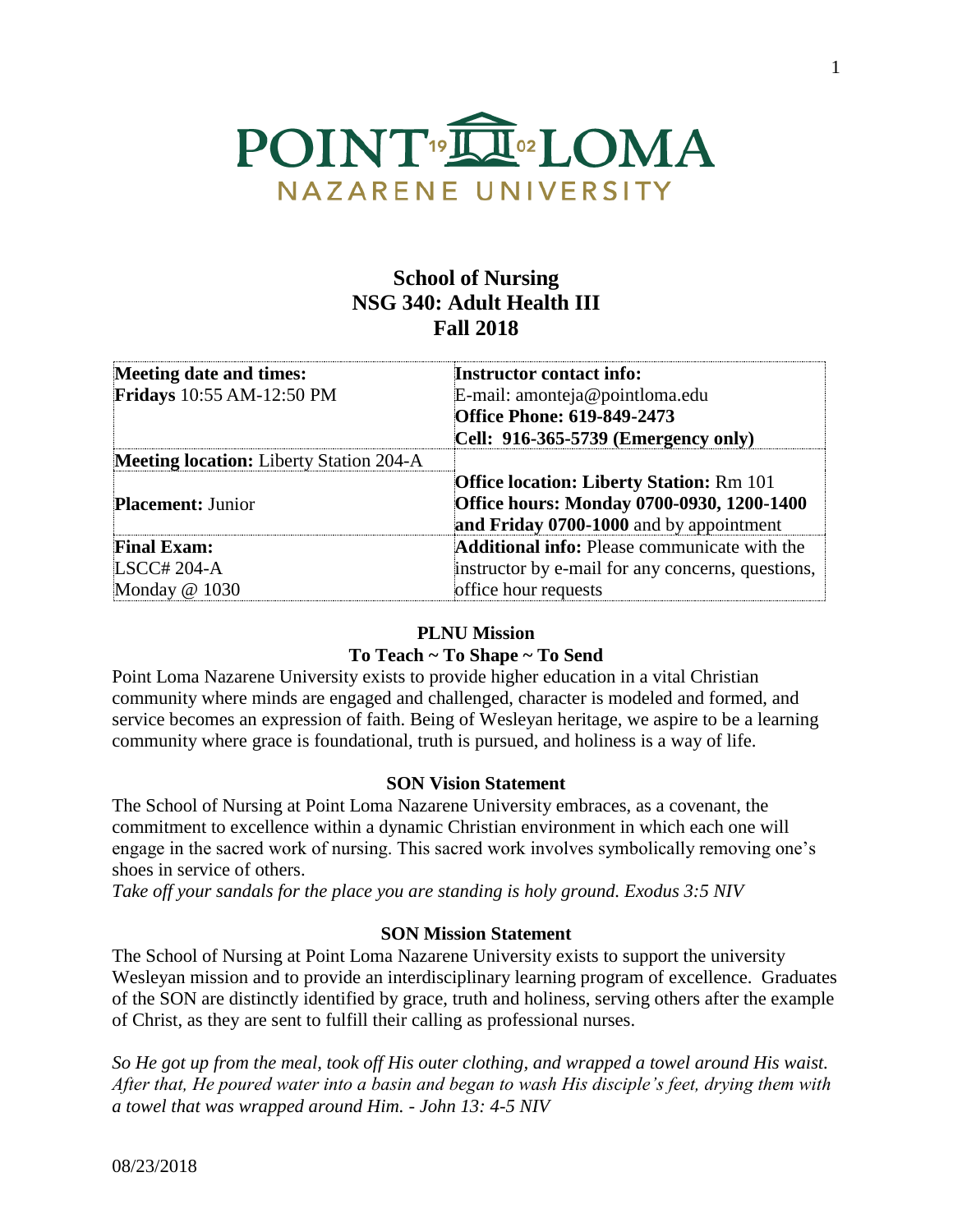*Now that I, your Lord and Teacher, have washed your feet, you also should wash one another's feet. I have set you an example that you should do as I have done for you.* - *John 13: 14-15 NIV* 

# **Faculty reserves the right to make necessary schedule changes to this syllabus as the semester progresses.**

Every attempt will be made to minimize the inconvenience to the student in the event of a change to the syllabus. Students will be notified of changes via Canvas announcement section, with accompanying email notification, in a timely manner

### **COURSE DESCRIPTION:**

### **Nursing 340 Nursing of Families: Adult Health III (2 units).**

Focuses on nursing theory in the care of clients who have complex health alterations and includes collaboration with their families. Advanced concepts of adult health and critical care nursing are the basis for the course.

Prerequisite(s): Junior standing in Nursing program. Concurrent: NSG 341.

Corequisite: Nursing 341 Nursing of Families: Adult Health III Clinical Practicum

Note: A minimum grade of "C" must be achieved in all co-requisite courses in order to progress in the program.

# **PROGRAM & COURSE LEARNING OUTCOMES (PLOs & CLOs)**

Upon completion of this program, students will be able to achieve

- Program Learning Outcomes (blue)
- Theory Course Learning Outcomes (apricot)
- 2008 American Association of Colleges of Nursing: The Essentials of Baccalaureate Education for Professional Nursing Practice (BSN Essentials)

Public Health California Code of Regulations: Qualifications and Requirements (PHCCR)

# **PROGRAM & COURSE LEARNING OUTCOMES (PLOs & CLOs)**

Upon completion of this program, student will be able to achieve

| SG 340: Caring faithfully in adult health III<br><b>School of Nursing</b>              |  |  |  |  |
|----------------------------------------------------------------------------------------|--|--|--|--|
| <b>Program Values &amp; PLOs</b><br><b>CLOs</b>                                        |  |  |  |  |
| I. INQUIRING Faithfully: Student will demonstrate knowledge, skill and behavior of the |  |  |  |  |
| evidence-based practice of nursing which integrates growth in reasoning, analysis,     |  |  |  |  |
| decision-making and the application of theory with the goal of advocating for others   |  |  |  |  |
| and/or self. This includes holistic nursing skills and the nursing process.            |  |  |  |  |
| A. Initiate dialogue regarding current practice to improve healthcare                  |  |  |  |  |

- BSN Essentials II, VI, VII, VIII, IX
- B. Demonstrate use of evidence-based practices as an advocate for self and others BSN Essentials II, III, VI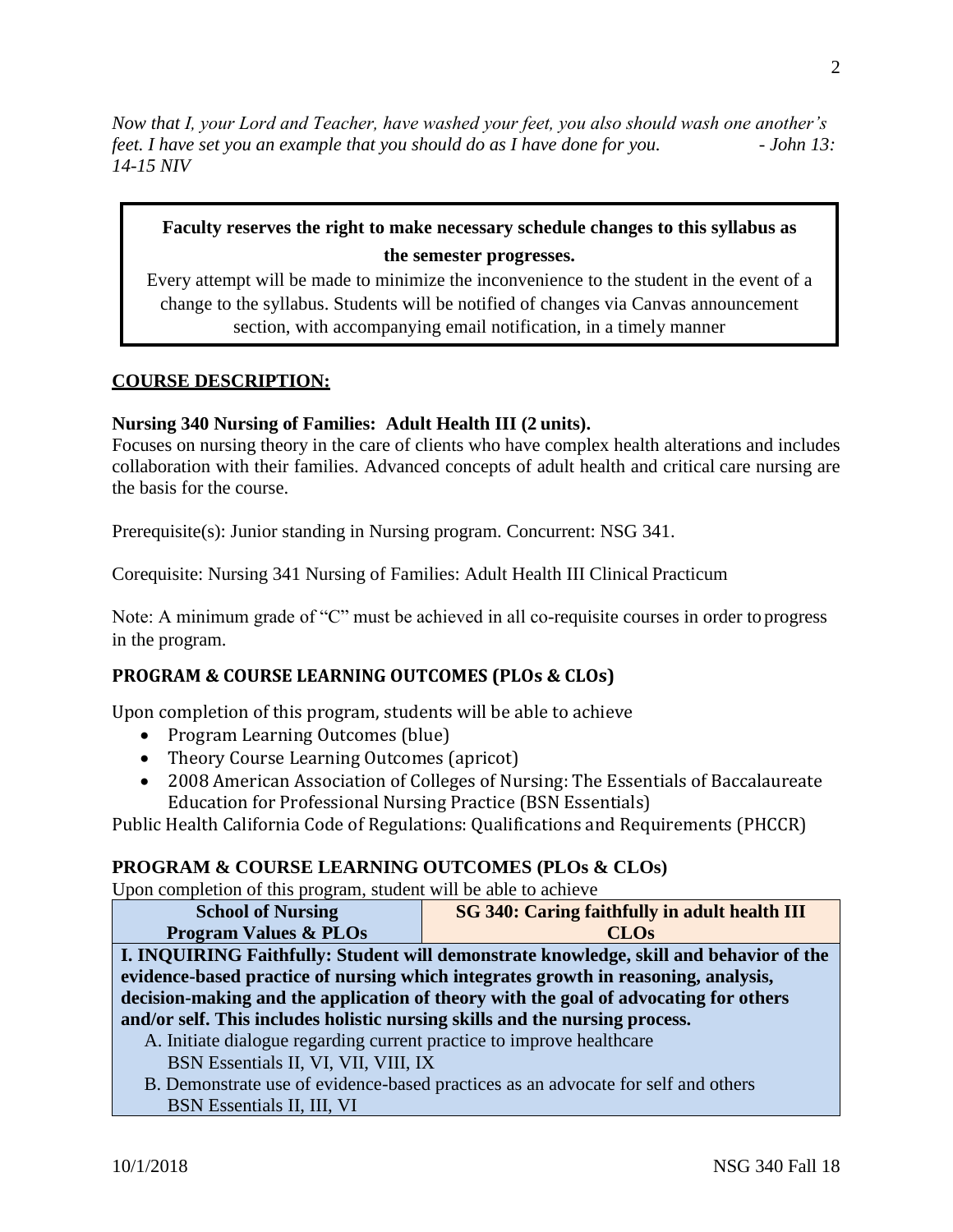- C. Promotes positive client outcomes using evidence-based data BSN Essentials VII
- D. Provide holistic care by considering all of the client needs (e.g. physical, psychosocial, spiritual, environmental) including family in a multicultural community BSN Essentials II, IV, V, VI, VII
- E. Engage in self-care practices that facilitates optimal care of clients BSN Essentials I, IV, V, VI, VII

1. Describe reliable sources for locating evidence reports and clinical practice guidelines related to critical medical situations

# PLOs I.B, I.C

PHCCR 1491-4:A-L

2. Implement individualized EBP nursing care plan that reflects an understanding of disease process and management among adult patient populations with complex disease process PLOs I.B, I.C, I.D

PHCCR 1491-4:A-L

3. Develops comprehensive EBP nursing care plan for adult patient populations with complex disease process

PLOs I.A, I.C, I.D , IV.A PHCCR 1491-4:A-L

4. Provides client-centered care with sensitivity and respect for the diversity of human experience

PLOs I.A, I.B, I.C , I.D, IV.B, V.C

PHCCR 1491-4:A-L

5. Acknowledge own personal beliefs and experiences related to family-centered care PLOs I.D, V.B

PHCCR 1491-4:A-L

| <b>School of Nursing</b>                                                                    | NSG 340: Caring faithfully in adult health III                               |  |  |
|---------------------------------------------------------------------------------------------|------------------------------------------------------------------------------|--|--|
| <b>Program Values &amp; PLOs</b>                                                            | <b>CLOs</b>                                                                  |  |  |
|                                                                                             | II. CARING Faithfully: The student will embrace a calling to the ministry of |  |  |
| compassionate care for all people in response to God's grace, which aims to foster          |                                                                              |  |  |
| optimal health and bring comfort in suffering and death.                                    |                                                                              |  |  |
| A. Demonstrate compassionate care to all people while mirroring Christ's love for all       |                                                                              |  |  |
| BSN Essentials VI, VII, VIII                                                                |                                                                              |  |  |
| B. Partner with the community to establish a trusting relationship                          |                                                                              |  |  |
| BSN Essentials II, V, VI, VII, IX                                                           |                                                                              |  |  |
| C. Demonstrate ethics and values consistent with the practice of professional nursing       |                                                                              |  |  |
| BSN Essentials I, V, VI, VII, VIII, IX                                                      |                                                                              |  |  |
| 1 Incorporate physiological, psychological, and spiritual assessment data into patient care |                                                                              |  |  |
| PLOs I.B, I.C, I.D, II.A, II.B, II.C                                                        |                                                                              |  |  |
| <b>PHCCR 1491-4:A-L</b>                                                                     |                                                                              |  |  |
| 2. Examine patient's value and preferences                                                  |                                                                              |  |  |
| PLO <sub>s</sub> I.A, I.D, II.C                                                             |                                                                              |  |  |
| <b>PHCCR 1491-4:A-L</b>                                                                     |                                                                              |  |  |
|                                                                                             |                                                                              |  |  |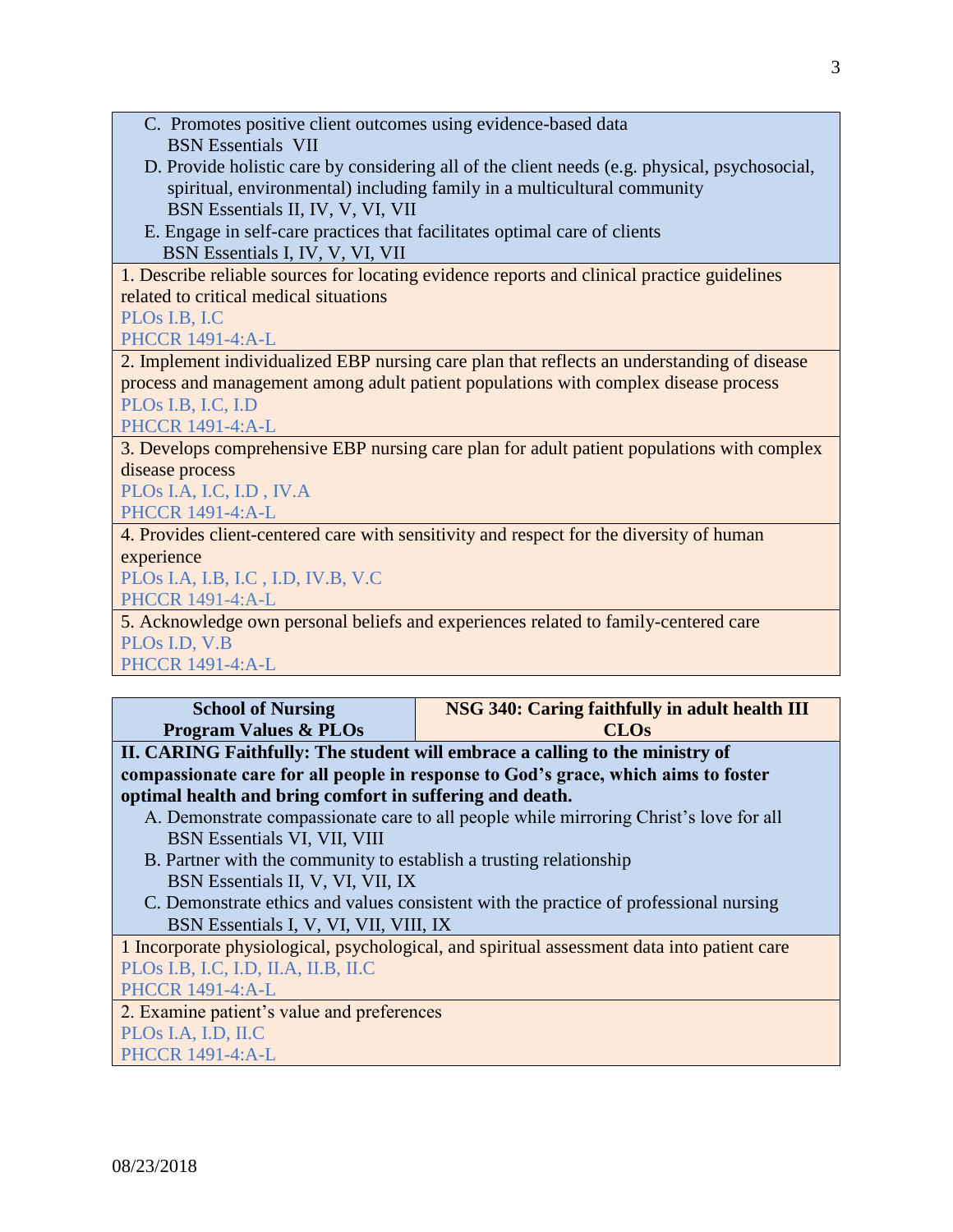| <b>School of Nursing</b>                                                                     | NSG 340: Caring faithfully in adult health III                                              |  |  |
|----------------------------------------------------------------------------------------------|---------------------------------------------------------------------------------------------|--|--|
| <b>Program Values &amp; PLOs</b><br><b>CLOs</b>                                              |                                                                                             |  |  |
| III. COMMUNICATING Faithfully: The student will actively engage in the dynamic               |                                                                                             |  |  |
|                                                                                              | interactive process that is intrapersonal and interpersonal with the goal of advocating for |  |  |
|                                                                                              | others and/or self. This includes effective, culturally appropriate communication conveys   |  |  |
| skills.                                                                                      | information, thoughts, actions and feelings through the use of verbal and nonverbal         |  |  |
| A. Engage in active listening to promote therapeutic relationships                           |                                                                                             |  |  |
| <b>BSN</b> Essentials I, VI                                                                  |                                                                                             |  |  |
|                                                                                              | B. Demonstrate effective verbal and nonverbal communication skills to provide patient care  |  |  |
| BSN Essentials I, V, VI, VIII                                                                |                                                                                             |  |  |
|                                                                                              | C. Dialogues with members of the healthcare team, including the patient to facilitate       |  |  |
| positive patient outcomes                                                                    |                                                                                             |  |  |
| BSN Essentials I, II, VI, VII                                                                |                                                                                             |  |  |
| D. Advocate for patients/families and self                                                   |                                                                                             |  |  |
| <b>BSN</b> Essentials II, VI, VIII                                                           |                                                                                             |  |  |
|                                                                                              | E. Implements patient care while revering the diversity of patients, families and           |  |  |
| Communities                                                                                  |                                                                                             |  |  |
| BSN Essentials II, IV, VII, VIII                                                             |                                                                                             |  |  |
| 1 Employ effective communication strategies to optimize patient care                         |                                                                                             |  |  |
| PLOS I.A, III.A, III.B, III.C, III.D, III. E<br><b>PHCCR 1491-4:A-L</b>                      |                                                                                             |  |  |
| 2 Engage information technologies to provide effective patient care                          |                                                                                             |  |  |
| PLOs I.B, I.C, II.A, III. E                                                                  |                                                                                             |  |  |
| <b>PHCCR 1491-4:A-L</b>                                                                      |                                                                                             |  |  |
| 3 Foster open communication among the healthcare team to improve patient health outcomes     |                                                                                             |  |  |
| PLOS I.A, I.C, III.B, III.C, IIID, III.E, V.C                                                |                                                                                             |  |  |
| <b>PHCCR 1491-4:A-L</b>                                                                      |                                                                                             |  |  |
| 4 Advocate for high quality and safe client care as a member of the inter-professional team. |                                                                                             |  |  |
| PLOs I. B, I.C, II.A, II.C, III.C, III.D, V.C                                                |                                                                                             |  |  |
| <b>PHCCR 1491-4:A-L</b>                                                                      |                                                                                             |  |  |
| 5 Evaluate the impact of culture, ethnicity and family dynamics on clinical decision-making  |                                                                                             |  |  |
| PLOs I.C, I.D, II.A, III. E, V.C                                                             |                                                                                             |  |  |
| <b>PHCCR 1491-4:A-L</b>                                                                      |                                                                                             |  |  |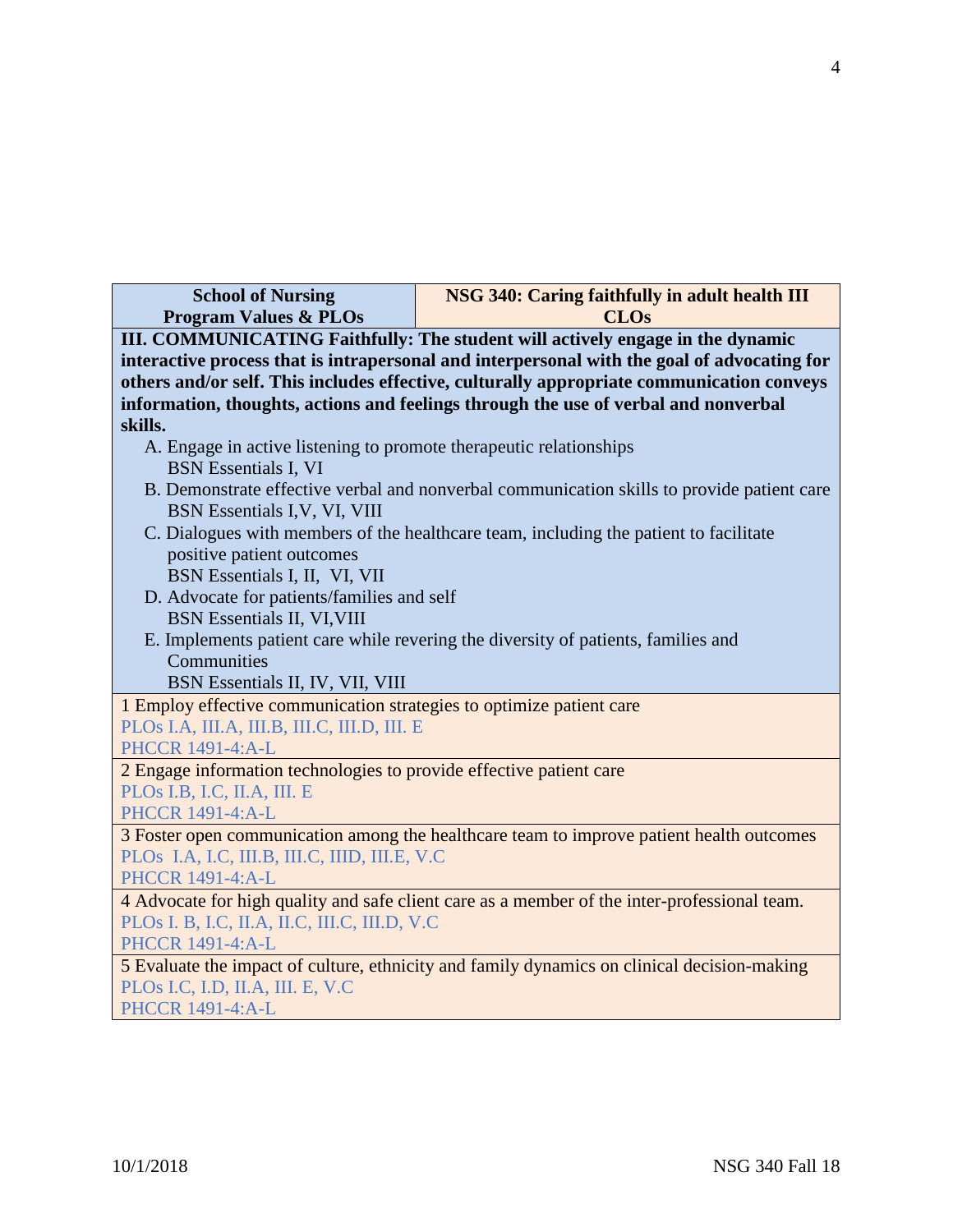| <b>School of Nursing</b>         | NSG 340: Caring faithfully in adult health |
|----------------------------------|--------------------------------------------|
| <b>Program Values &amp; PLOs</b> | I I I I                                    |
|                                  | <b>CLOs</b>                                |

**IV. FOLLOWING Faithfully: Defined as claiming the challenge from Florence Nightingale that nursing is a "divine imposed duty of ordinary work." The nursing student will integrate the ordinary work by complying with and adhering to regulatory and professional standards (e.g. ANA Code of Ethics, the California Board of Registered Nursing, Scope of Nursing Practice, SON Handbook). This includes taking responsibility, being accountable for all actions and treating others with respect and dignity.**

- A. Engage in a professional practice environment that promotes nursing excellence BSN Essentials I, III, IV, V, VI, VII, VIII, IX
- B. Provides patient care within the boundaries designated by regulatory agencies, professional practices and ethical standards of a Christian nurse BSN Essentials II, VI, VI, VII, VIII, IX
- C. Avail self of learning opportunities to initiate the life-long learning process BSN Essentials I, II, III, IV, V, VI, VII, VIII, IX

1 Act to promote safe, legal, and ethical care practices.

PLOs I.B, I.C, I.D, I.E, II.C,III.C, III.D,IV.B,

PHCCR 1491-4:A-L

2 Apply professional standards of care according to ethical, legal, and Christian principles. PLOs I., IV.B

PHCCR 1491-4:A-L

3 Involve in a variety of learning opportunities external to the classroom PLOs I., IV.C,

PHCCR 1491-4:A-L

| <b>School of Nursing</b>                                                                                                                                                                                                                                                                                                                          | NSG 340: Caring faithfully in adult health                                    |  |
|---------------------------------------------------------------------------------------------------------------------------------------------------------------------------------------------------------------------------------------------------------------------------------------------------------------------------------------------------|-------------------------------------------------------------------------------|--|
| <b>Program Values &amp; PLOs</b>                                                                                                                                                                                                                                                                                                                  |                                                                               |  |
|                                                                                                                                                                                                                                                                                                                                                   | <b>CLOs</b>                                                                   |  |
| $\mathbf{v}$ $\mathbf{v}$ $\mathbf{v}$ $\mathbf{v}$ $\mathbf{v}$ $\mathbf{v}$ $\mathbf{v}$ $\mathbf{v}$ $\mathbf{v}$ $\mathbf{v}$ $\mathbf{v}$ $\mathbf{v}$ $\mathbf{v}$ $\mathbf{v}$ $\mathbf{v}$ $\mathbf{v}$ $\mathbf{v}$ $\mathbf{v}$ $\mathbf{v}$ $\mathbf{v}$ $\mathbf{v}$ $\mathbf{v}$ $\mathbf{v}$ $\mathbf{v}$ $\mathbf{$<br><b>FILL</b> | $\mathbf{1}$ $\mathbf{1}$ $\mathbf{1}$ $\mathbf{1}$ $\mathbf{1}$ $\mathbf{1}$ |  |

**V. LEADING Faithfully: The student will incorporate a foundational relationship with Christ and others and embrace a willingness to serve others in the midst of life circumstances (e.g., illness, injustice, poverty). The student will role model the need for "Sabbath Rest" as a means of personal renewal, and true care of the self, so that service to others is optimally achieved. The student will incorporate the characteristics of a servant leader including: humility, courage, forgiveness, discernment.**

- A. Provide graceful service through compassionate response to others' needs BSN Essentials II, IV, VI, VII, VIII, IX
- B. Demonstrate the principles of a servant leader as a reflection of Christ's love BSN Essentials II, IV, V, VI, VII, VIII, IX
- C. Exhibits patient advocacy that reflects sensitivity to diversity in a holistic manner. BSN Essentials II, IV, V, VI, VII, VIII, IX

1 Engage patients and healthcare team with warm and compassionate manner PLOs II.A, III.C, IV.B, V.A, V.B

PHCCR 1491-4:A-L

2 Analyze servant leadership concepts and skills for patient safety and high quality care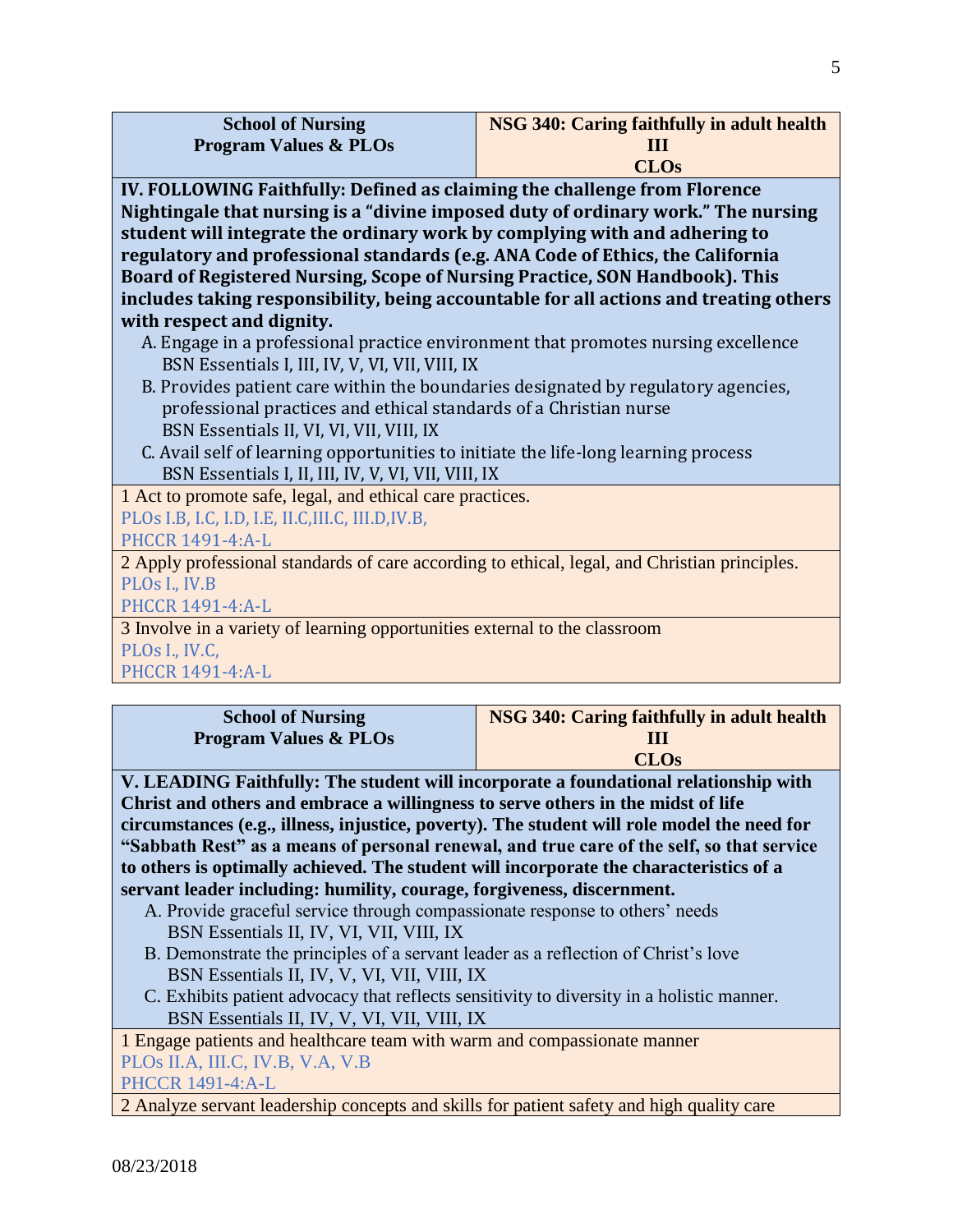| PLOs II.A, III.C, IV.B, V.A, V.B V.C                                       |  |  |
|----------------------------------------------------------------------------|--|--|
| <b>PHCCR 1491-4:A-L</b>                                                    |  |  |
| 3 Discuss cultural and ethical variables in various patient care scenarios |  |  |
| PLOs I.C, II.C, III.B, III.E, IV.B, V.C                                    |  |  |
| <b>PHCCR 1491-4:A-L</b>                                                    |  |  |

# **COURSE CREDIT HOUR INFORMATION**

In the interest of providing sufficient time to accomplish the stated Course Learning Outcomes, this class meets the PLNU credit hour policy for a 2 unit class delivered over 15 weeks. Specific details about how the class meets the credit hour requirement can be provided upon request.

# **COURSE Content Outline (Topic Outline)**

| <b>WEEK</b> | Format          | Content                                                                 |
|-------------|-----------------|-------------------------------------------------------------------------|
| Week 1      | F <sub>2F</sub> | <b>Basic EKG</b>                                                        |
|             |                 | Hemodynamic and oxygenation monitoring                                  |
| Week 2      | F2F             | <b>Community Health concepts</b>                                        |
|             |                 | Pain, agitation, sedation, and delirium                                 |
| Week 3      | F2F             | Cardiac alterations and management: Acute coronary artery disease       |
|             |                 | (acute MI)                                                              |
| Week 4      | F2F             | Exam 1                                                                  |
|             |                 | Burns and DIC                                                           |
| Week 5      | F <sub>2F</sub> | Shocks syndrome, Severe sepsis, Septic shock, and MODS                  |
| Week 6      | F <sub>2F</sub> | Shocks syndrome, Severe sepsis, Septic shock, and MODS                  |
| Week 7      | F <sub>2F</sub> | Pulmonary alterations                                                   |
| Week 8      | F <sub>2F</sub> | <b>NO CLASS - Fall break</b>                                            |
| Week 9      | F2F             | <b>Exam 2</b> and Disaster preparedness and triage training for nursing |
|             |                 | Pulmonary case study                                                    |
| Week 10     | F <sub>2F</sub> | Neurologic alterations                                                  |
| Week 11     | F <sub>2F</sub> | Neurologic alterations                                                  |
| Week 12     | F <sub>2F</sub> | GI Alterations: Esophageal varices, acute hepatic failure, acute        |
|             |                 | pancreatitis                                                            |
| Week 13     | F2F             | <b>NO CLASS</b> - Thanksgiving Break                                    |
| Week 14     | F2F             | <b>ATI Proctored Exam</b>                                               |
|             |                 | Renal and Endocrine alterations                                         |
| Week 15     | F <sub>2F</sub> | In class activity case study                                            |
| Week 16     | F <sub>2F</sub> | <b>Final Exam</b>                                                       |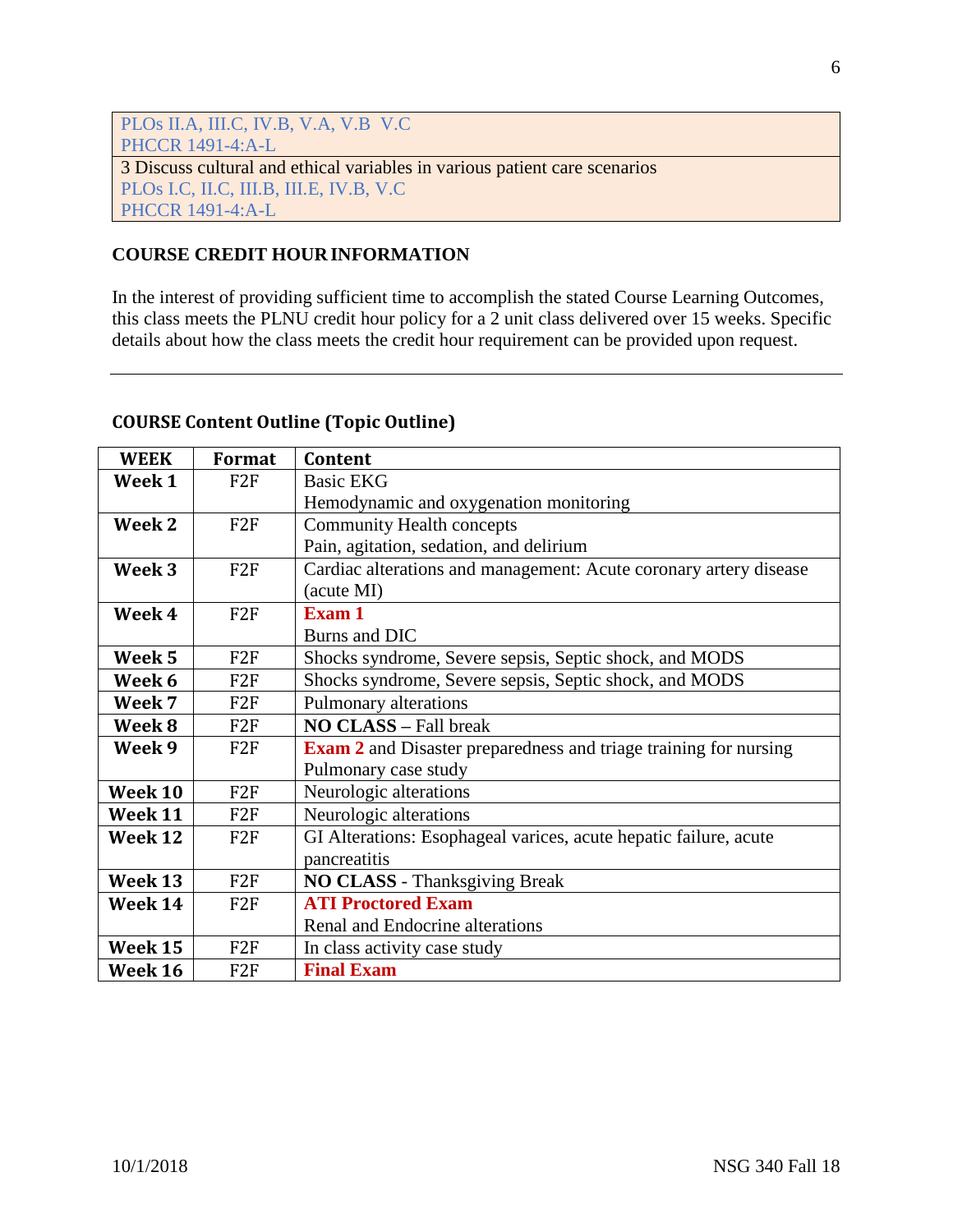# **FINAL EXAMINATION POLICY**

Successful completion of this class requires taking the final examination **on its scheduled day**. The final examination schedule is posted on the [Class Schedules](http://www.pointloma.edu/experience/academics/class-schedules) site. No requests for early examinations or alternative days will be approved.

### **PLNU COPYRIGHT POLICY**

Point Loma Nazarene University, as a non-profit educational institution, is entitled by law to use materials protected by the US Copyright Act for classroom education. Any use of those materials outside the class may violate the law.

### **PLNU ACADEMIC HONESTY POLICY**

Students should demonstrate academic honesty by doing original work and by giving appropriate credit to the ideas of others. Academic dishonesty is the act of presenting information, ideas, and/or concepts as one's own when in reality they are the results of another person's creativity and effort. A faculty member who believes a situation involving academic dishonesty has been detected may assign a failing grade for that assignment or examination, or, depending on the seriousness of the offense, for the course. Faculty should follow and students may appeal using the procedure in the university Catalog. See [Academic Policies](http://catalog.pointloma.edu/content.php?catoid=18&navoid=1278) for definitions of kinds of academic dishonesty and for further policy information.

### **PLNU ACADEMIC ACCOMMODATIONS POLICY**

While all students are expected to meet the minimum standards for completion of this course as established by the instructor, students with disabilities may require academic adjustments, modifications or auxiliary aids/services. At Point Loma Nazarene University (PLNU), these students are requested to register with the Disability Resource Center (DRC), located in the Bond Academic Center. [\(DRC@pointloma.edu](mailto:DRC@pointloma.edu) or 619-849-2486). The DRC's policies and procedures for assisting such students in the development of an appropriate academic adjustment plan (AP) allows PLNU to comply with Section 504 of the Rehabilitation Act and the Americans with Disabilities Act. Section 504 (a) prohibits discrimination against students with special needs and guarantees all qualified students equal access to and benefits of PLNU programs and activities. After the student files the required documentation, the DRC, in conjunction with the student, will develop an AP to meet that student's specific learning needs. The DRC will thereafter email the student's AP to all faculty who teach courses in which the student is enrolled each semester. The AP must be implemented in all such courses.

If students do not wish to avail themselves of some or all of the elements of their AP in a particular course, it is the responsibility of those students to notify their professor in that course. PLNU highly recommends that DRC students speak with their professors during the first two weeks of each semester about the applicability of their AP in that particular course and/or if they do not desire to take advantage of some or all of the elements of their AP in that course.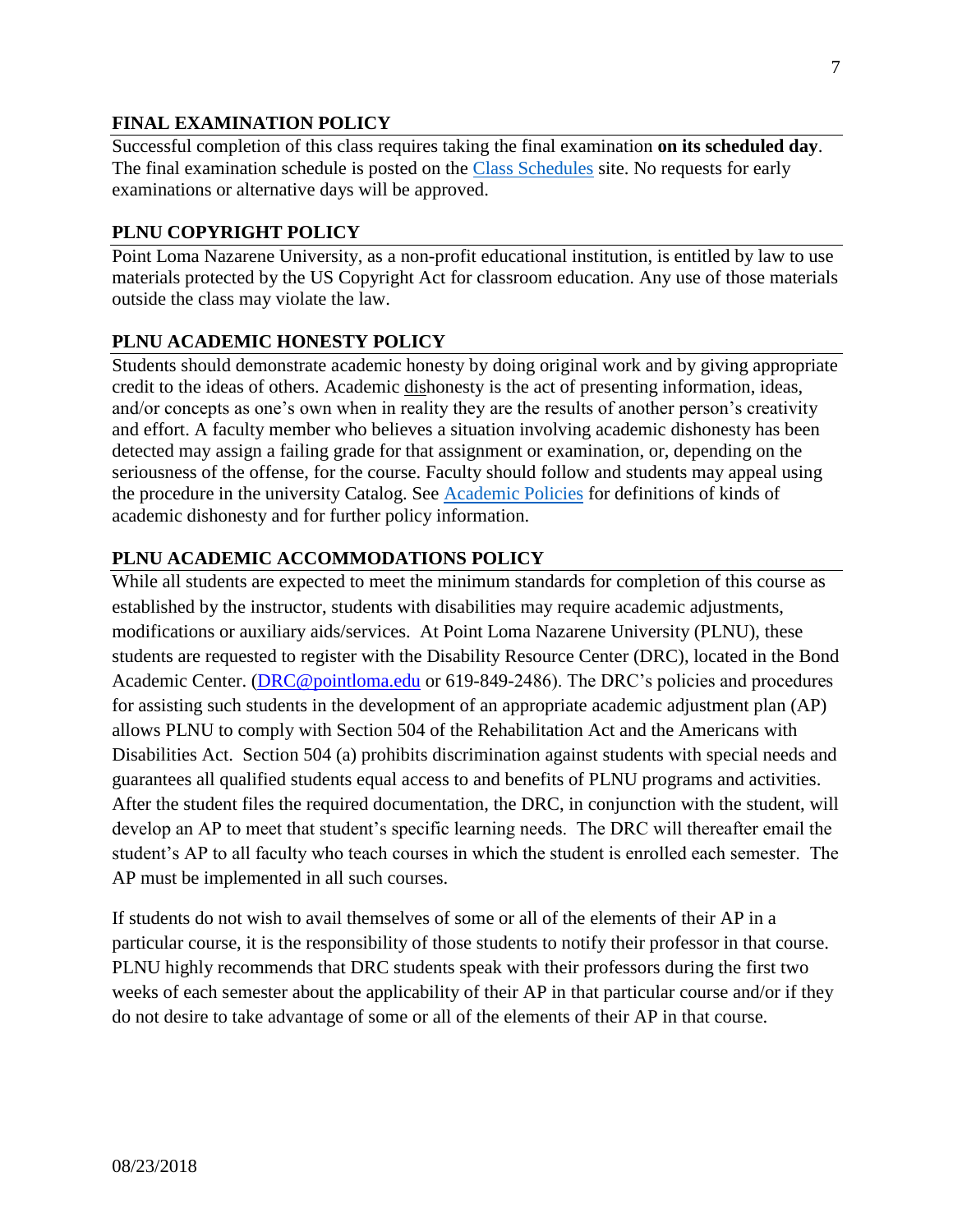### **PLNU ATTENDANCE AND PARTICIPATION POLICY**

Regular and punctual attendance at all classes is considered essential to optimum academic achievement. If the student is absent from more than 10 percent of class meetings, the faculty member can file a written report which may result in de-enrollment. If the absences exceed 20 percent, the student may be de-enrolled without notice until the university drop date or, after that date, receive the appropriate grade for their work and participation. See [Academic Policies](http://catalog.pointloma.edu/content.php?catoid=18&navoid=1278) in the Undergraduate Academic Catalog.

### **STATE AUTHORIZATION**

State authorization is a formal determination by a state that Point Loma Nazarene University is approved to conduct activities regulated by that state. In certain states outside California, Point Loma Nazarene University is not authorized to enroll online (distance education) students. If a student moves to another state after admission to the program and/or enrollment in an online course, continuation within the program and/or course will depend on whether Point Loma Nazarene University is authorized to offer distance education courses in that state. It is the student's responsibility to notify the institution of any change in his or her physical location. Refer to the map using the below link to view which states allow online (distance education) outside of California.

<https://www.pointloma.edu/offices/office-institutional-effectiveness-research/disclosures>

### **SCHOOL OF NURSING PROFESSIONAL STANDARDS**

Students are required to adhere to professional standards while students at PLNU. The nursing department had developed these standards to provide clarification of expected professional behaviors.

- 1. Presenting yourself professionally in interactions with all persons
- 2. Behaving with honesty and ethics
- 3. Respectful communication techniques
- 4. Being proactive versus reactive
- 5. Accepting accountability for one's own actions
- 6. Being prepared and punctual

#### Additional guidelines

Social networking sites are a great way to connect with many others. These sites can be used to your disadvantage and all persons are advised to employ professional standards on these sites. A general rule would be, if what you have posted does not enhance your professional image then it probably needs to be reviewed.

The use of Laptops, cell phones and other electronic devices is at the discretion of the course instructor. Generally, it is considered inappropriate to use any device for alternate uses not related to the class being taught. Cell phones should be kept on vibrate or silent during class times unless arrangements have previously been made.

Speaking negatively, relating stories or presenting a biased viewpoint about any class, instructor or other student that is not supportive of the individual involved and can be perceived as incivility. Disagreements are a part of life- but should be worked through in a private manner. Questioning the integrity of a persons' character is disrespectful. Each person is responsible and accountable for their words and actions.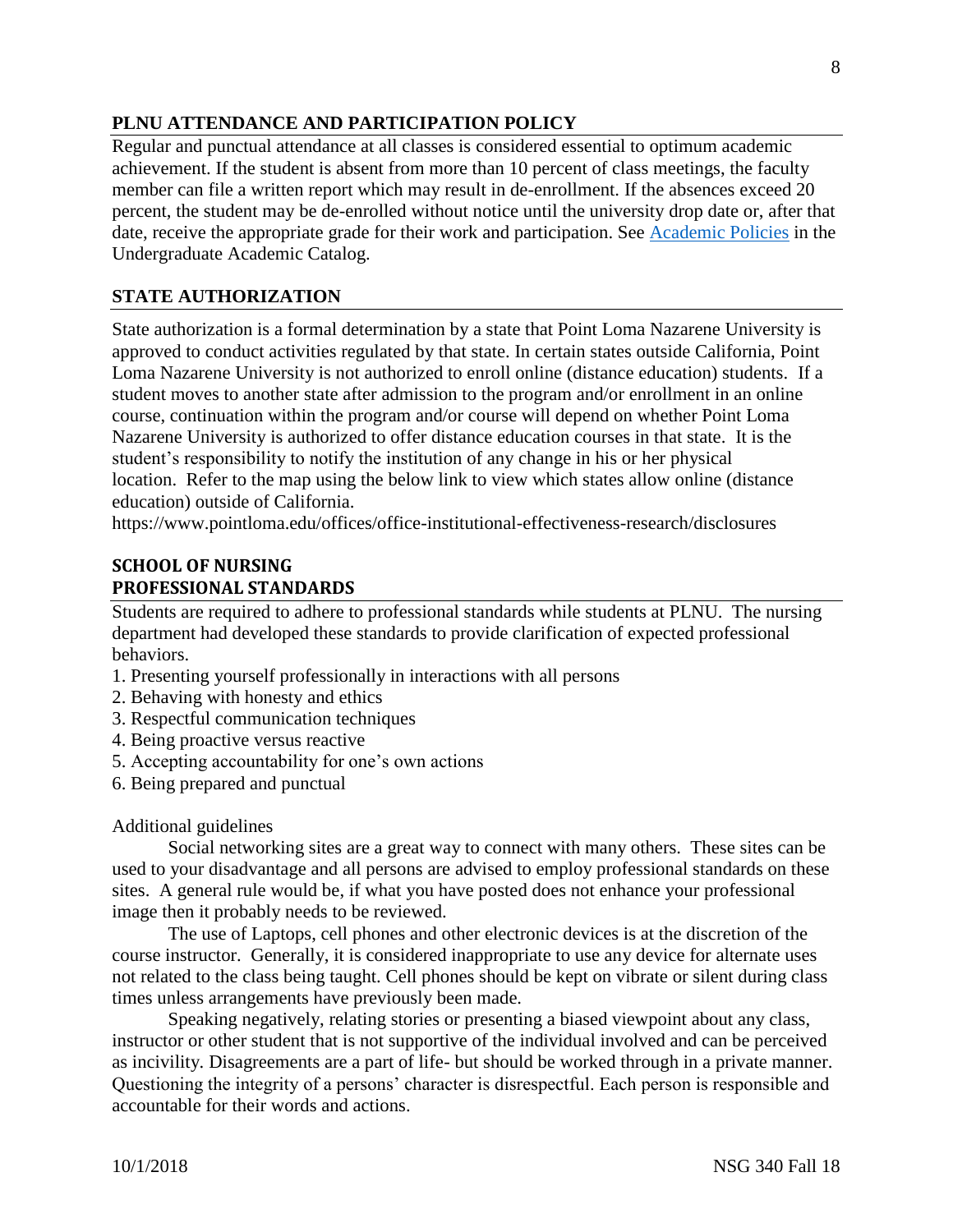Plagiarism or cheating in any class (nursing or non-nursing) will have consequences within the School of Nursing. Disciplinary action will be at the discretion of the instructor, the guidance of the BSN Director and/or Dean of the School of Nursing and may include assignment/class failure and possible dismissal from the program.

### **GRADING POLICIES**

• **Grading Scale** to be used for all exams and final course grades:

| 93-100%      | =        | A  |
|--------------|----------|----|
| $90 - 92%$   | =        | A- |
| 87 - 89%     | ⋍        | B+ |
| $84 - 86%$   | =        | B  |
| $81 - 83%$   | =        | B- |
| 78 - 80%     | =        | C+ |
| $*75 - 77\%$ | ⋍        | C. |
| $73 - 74%$   | $\equiv$ | C- |
| $71 - 72%$   | =        | D+ |
| $68 - 70%$   | =        | D  |
| Below 68%    | =        | F  |

- All assigned course work must be completed to receive a final course grade and progress in the program
- All assignments are to be submitted as specified by faculty, including assignments posted in *Canvas* or completed in practicum
- \*In order to receive a passing grade in the course, the student must achieve a cumulative average of 75% on all assignments. Grades/points will not be rounded. For example: 80.5% does not round to 81% resulting in a grade of C+ instead of a B-. A grade of less than a "C" (Below 75%) prohibits the student from continuing in the nursing program until the course is repeated with a satisfactory grade of  $> C$ .
- A grade of at least a "C" in each nursing theory, prerequisite, and/or co requisite course is required in order to progress to the next course or level. The nursing theory and related clinical courses must be taken concurrently and the student must receive a passing grade of "Credit" in the clinical course in order to progress to the next course or level.
- Throughout the curriculum (whether nursing or non-nursing) students may repeat one course. With the need for a second repeat of any nursing course the student will be dismissed from the nursing program.

### **COURSE-SPECIFIC POLICIES**

- Class attendance and participation is vital to the learning process and success of the course; therefore, it is an expectation that all students will be present and participate in class discussion on a consistent basis. These discussions will be based on the assigned reading with integration of clinical examples from the student's practice.
	- All assignments must be submitted per instructions on the due date and time. Ten percent (10%) will be deducted from total earned points for each 24-hour period, including weekends and holidays. Day 1 starts on specified due date/time. In the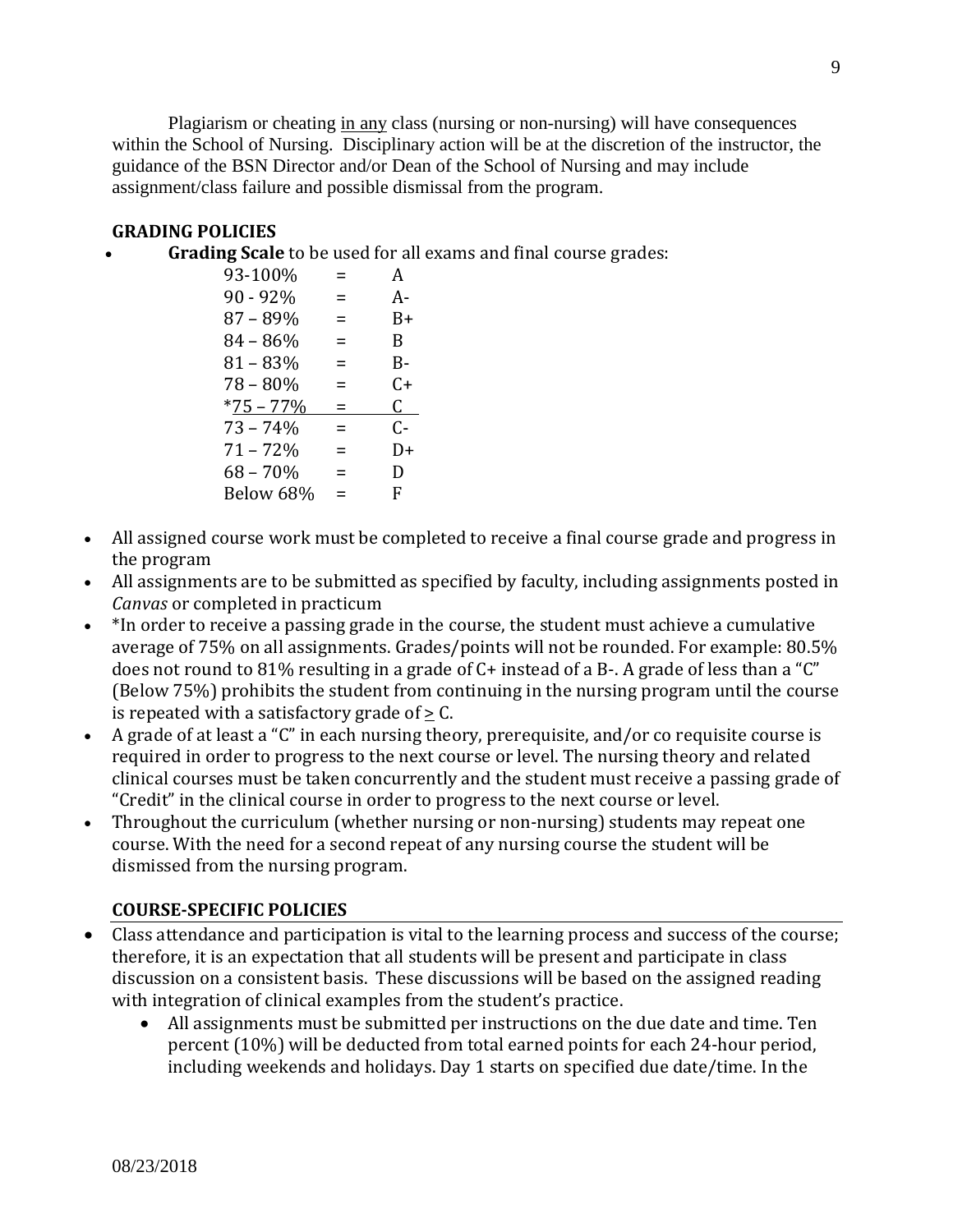event of unforeseen circumstances, it is the responsibility of the student to proactively communicate directly with course faculty.

### **TEACHING AND LEARNING STRATEGIES**

- Lecture/Discussion
- Canvas Learning Assignments
- Case Study Analysis
- Audio-visual Aids
- Student Presentation's
- Written Assignments
- Group Discussion
- Assigned Readings
- ATI Resources

### **METHODS OF ASSESSMENT & EVALUATION: Required Learning Activities\***

All evaluation is based on achievement of stated course objectives. Evaluation tools include exams, quizzes, ATI practices, ATI proctored test, assignments, written paper, and presentation of selected research article for the Journal club activity.

| <b>Exams and Quizzes</b>                      | <b>Total</b><br><b>Possible</b> | <b>Minimum of points</b><br>(75% needed in each exam<br><i>points to pass the course</i> ) |
|-----------------------------------------------|---------------------------------|--------------------------------------------------------------------------------------------|
| Lecture Exam #1                               | 100                             | 75                                                                                         |
| Lecture Exam #2                               | 100                             | 75                                                                                         |
| <b>Final Exam</b>                             | 100                             | 75                                                                                         |
| Proficiency level $2-3 = 30$ pts              |                                 |                                                                                            |
| Proficiency level $1 = 26$ pts                |                                 |                                                                                            |
| Below Proficiency level $1 = 22.5$ pts        | 30                              | 22.5                                                                                       |
| <b>ATI Proctored Exam*</b>                    |                                 |                                                                                            |
| Total points possible for theory exams        | 330                             | Minimum of 75% (300 points)                                                                |
|                                               |                                 | needed in Exam points to pass                                                              |
|                                               |                                 | course                                                                                     |
| <b>ATI</b> Modules for targeted review        |                                 | N/A                                                                                        |
| 1. ATI RN Adult 2016 A (Week 6)               | 10                              | Received scores of $> 90\% =$                                                              |
| - Active Learning Templates for topics missed | 10                              | 10 pts                                                                                     |
| due Week 8                                    |                                 | Received score of 75-89%                                                                   |
|                                               |                                 | $= 8.5$ pts                                                                                |
| 2. ATI RN Adult 2016 B (Week 11)              |                                 | Received score of 50-75%                                                                   |
| - Active Learning Templates for topics missed |                                 | $= 7.5$ pts                                                                                |
| due Week 13                                   |                                 |                                                                                            |
|                                               | 50                              |                                                                                            |
| In class activity/case studies (week 15)      |                                 |                                                                                            |
| Clinical assignments                          |                                 | N/A                                                                                        |
| <b>Evidence-Based Nursing Care Plan</b>       | 80                              |                                                                                            |
| (see rubric for grading)                      |                                 |                                                                                            |
| Journal Club (group project)                  | 15                              |                                                                                            |
| <b>Total points</b>                           | 495                             |                                                                                            |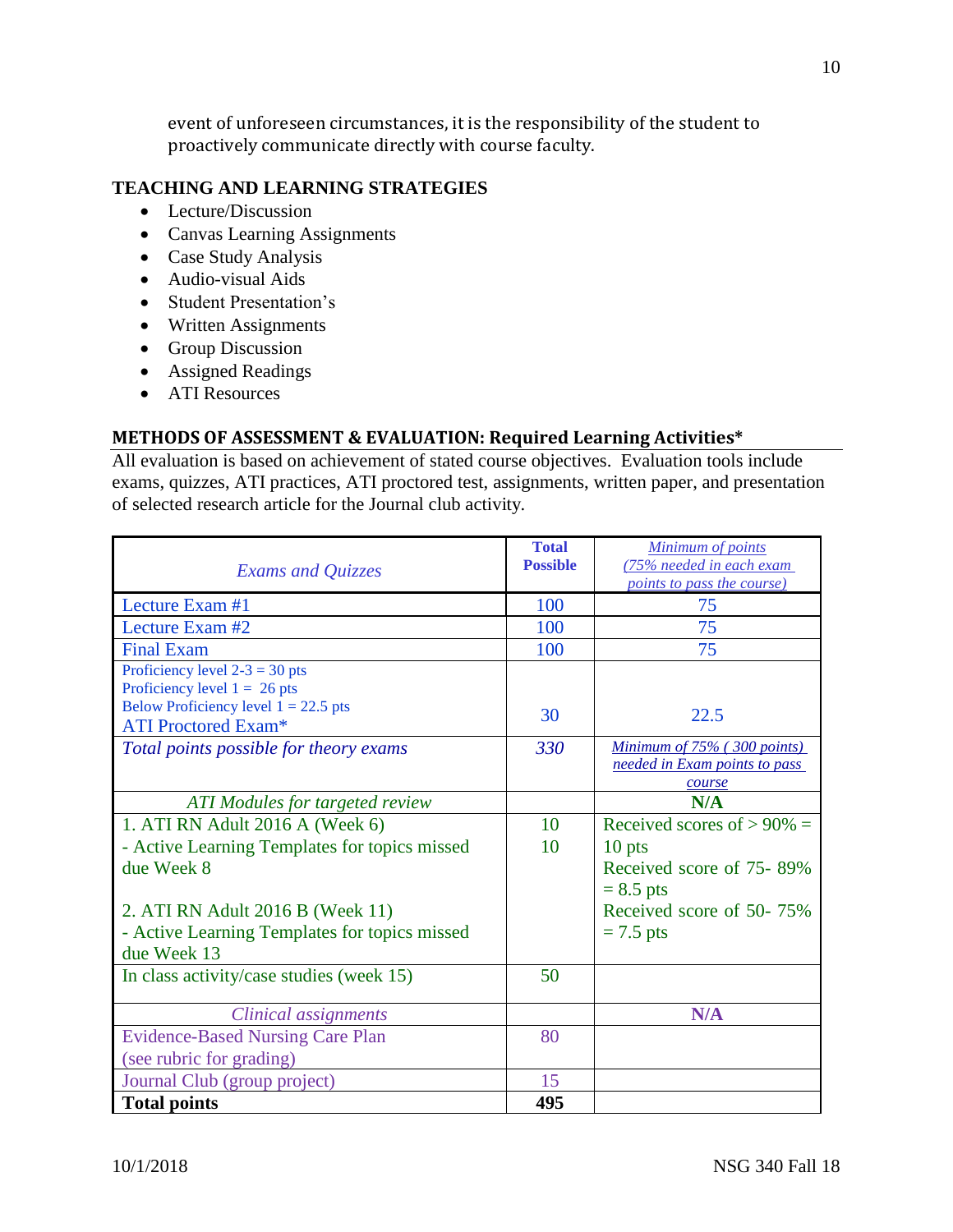\*ATI PROCTORED EXAM (see ATI Policy attached to syllabus) **Proctored ATI is mandatory and is to be completed to receive credit for this course.**

Concurrent clinical experience in partial fulfillment of Public Health California Code of Regulations (PHCCR) 1491 and in accordance with the American Public Health Association's (APHA) definition and practice of public health nursing (Section 2013):

Public health nursing is a specialty practice within nursing and public health. It focuses on improving population health by emphasizing prevention, and attending to multiple determinants of health. Often used interchangeably with community health nursing, this nursing practice includes advocacy, policy development, and planning, which addresses issues of social justice.

# **TESTING**

In order to assure academic honesty, the following are requirements for each quiz and examination:

# **Before Testing**

- A student is required to notify the instructor PRIOR to exam time if it is necessary to miss an *exam* for any reason. It is the student's responsibility to arrange for a make-up exam, with the professor, by 3:00 pm on the Monday after the missed exam.
- Quizzes will not be made up.
- Examinations and quizzes consist of multiple-choice and alternative format questions. Bring a scratch paper and calculator.

# **During Testing**

- Please assure that your cell phone is on **SILENT** mode and remains in your backpack.
- The following items may be on the desktop at the time of examination: Pencils, scratch paper, calculator, prescription/reading eye glasses. No drinks, food, eyeglass cases, etc. are permitted on the desktop.
- Only calculators with **BASIC** mathematical functions (e.g.  $+$ ,  $-$ ,  $x$ ,  $\div$ ) may be used during an exam or quiz. **Scientific calculators, PDAs, or cellular phones may NOT be used**. Calculators may NOT be shared during the exam.
- Upon completion of the exam, each student is to leave all items, including the scratch paper placed face down, on the desktop. All backpacks/cell phones to remain in the classroom during break.

# **After Testing**

- Students scoring **< 75% on each exam are highly encouraged** to make an appointment with the instructor to review the exam.
- Exam review appointments may be available at the instructors' discretion. These reviews must be completed within one week after the exam and may be in small groups. To contest an unresolved test question, the student will prepare a two-page APA format paper utilizing required assigned readings from course textbooks and lecture content. **Due date is two weeks after exam.**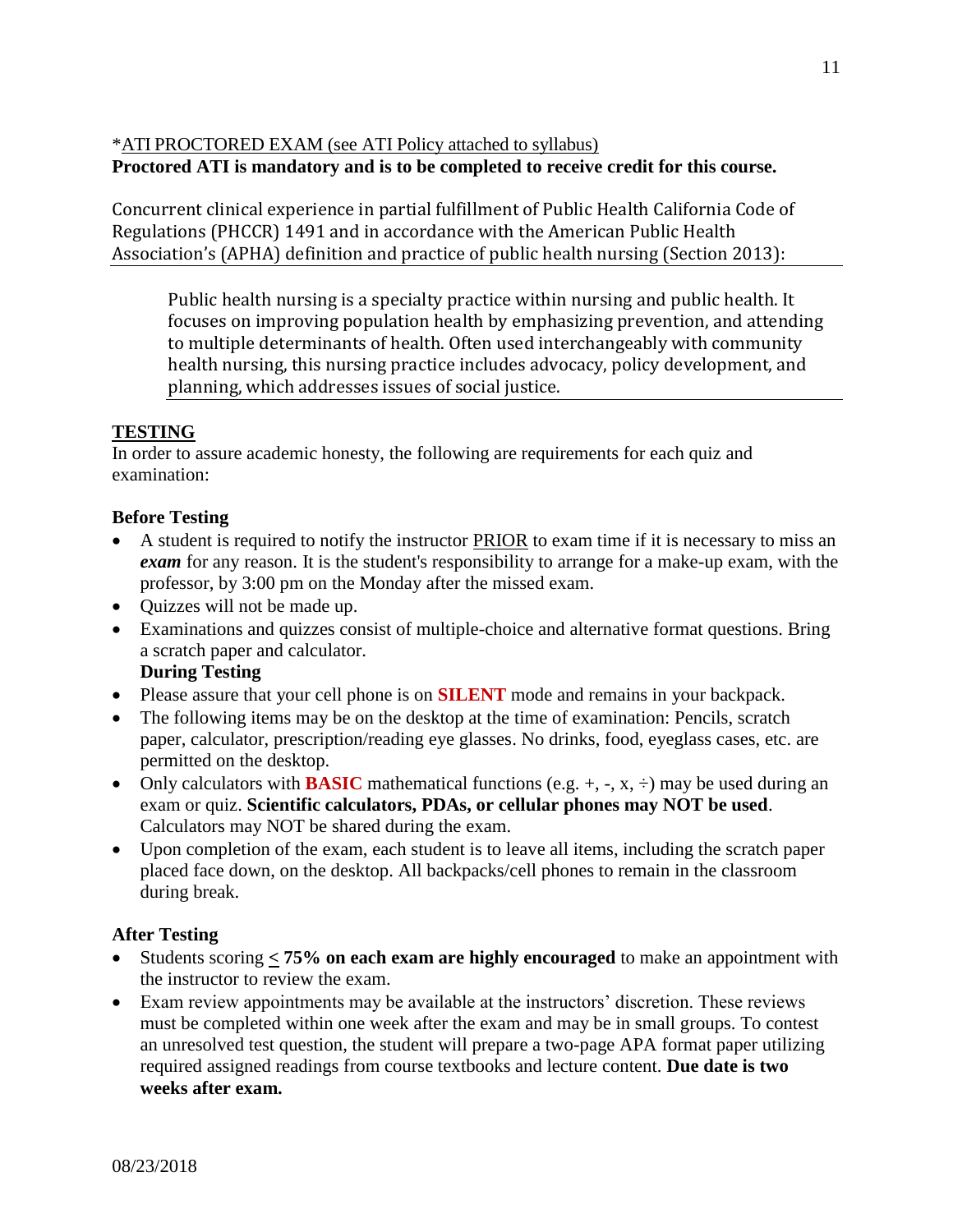• Discussion regarding exam content is restricted to instructor-student review. Discussion outside the classroom is prohibited and will be seen as academic dishonesty.

# **ATI RESOURCES**

The PLNU School of Nursing has chosen the NCLEX preparatory resource known as ATI Nursing Education to help prepare students for the NCLEX. ATI offers study material, practice and proctored assessments, as well as individualized focused material review. Studies have shown that consistent and appropriate use of these resources can increase a student's potential in obtaining a passing score on the NCLEX.

**In the NSG 340 course**, ATI will be used as part of the outside classroom assignments. Please see the evaluation rubric for detail.

The student will be responsible for completing the targeted review ATI by the due date. Points will be awarded based on the completion of the target review ATI. **No partial credit** will be given for these assignments.

### **Assessment Technololgies Institute (ATI)**

#### **What does ATI offer?**

- Assessment Technologies Institute (ATI) offers an assessment driven comprehensive review program designed to enhance student NCLEX® success.
- The comprehensive ATI review program offers multiple assessment and remediation activities. These include assessment indicators for academic success, critical thinking, and learning styles. Additionally, online tutorials, online practice tests, and proctored tests are provided and span major content areas in nursing. These ATI tools, in combination with the nursing program content, assist students to prepare effectively, helping to increase their confidence and familiarity with nursing content.
- ATI Orientation resources such as the ATI Plan can be accessed from "My ATI" tab. It is highly recommended that you spend time navigating through these orientation materials.

#### **Review Modules/eBooks:**

ATI provides Review Modules in eBook formats that include written and video materials in key content areas. Students are encouraged to use these modules to supplement course work and reading. Instructors may assign chapter reading either during a given course and/or as part of active learning/remediation following assessments.

#### **Tutorials:**

ATI offers unique Tutorials that are designed to teach nursing students how to think like a nurse, how to take a nursing assessment, and how to make sound clinical decisions. **Nurse Logic** is an excellent way to learn the basics of how nurses think and make decisions. **Learning System**  offers practice tests in specific nursing content areas that allow students to apply the valuable learning tools from Nurse Logic. Features such as a Hint Button, a Talking Glossary, and a Critical Thinking Guide are embedded throughout the Learning System tests to help students gain an understanding of the content.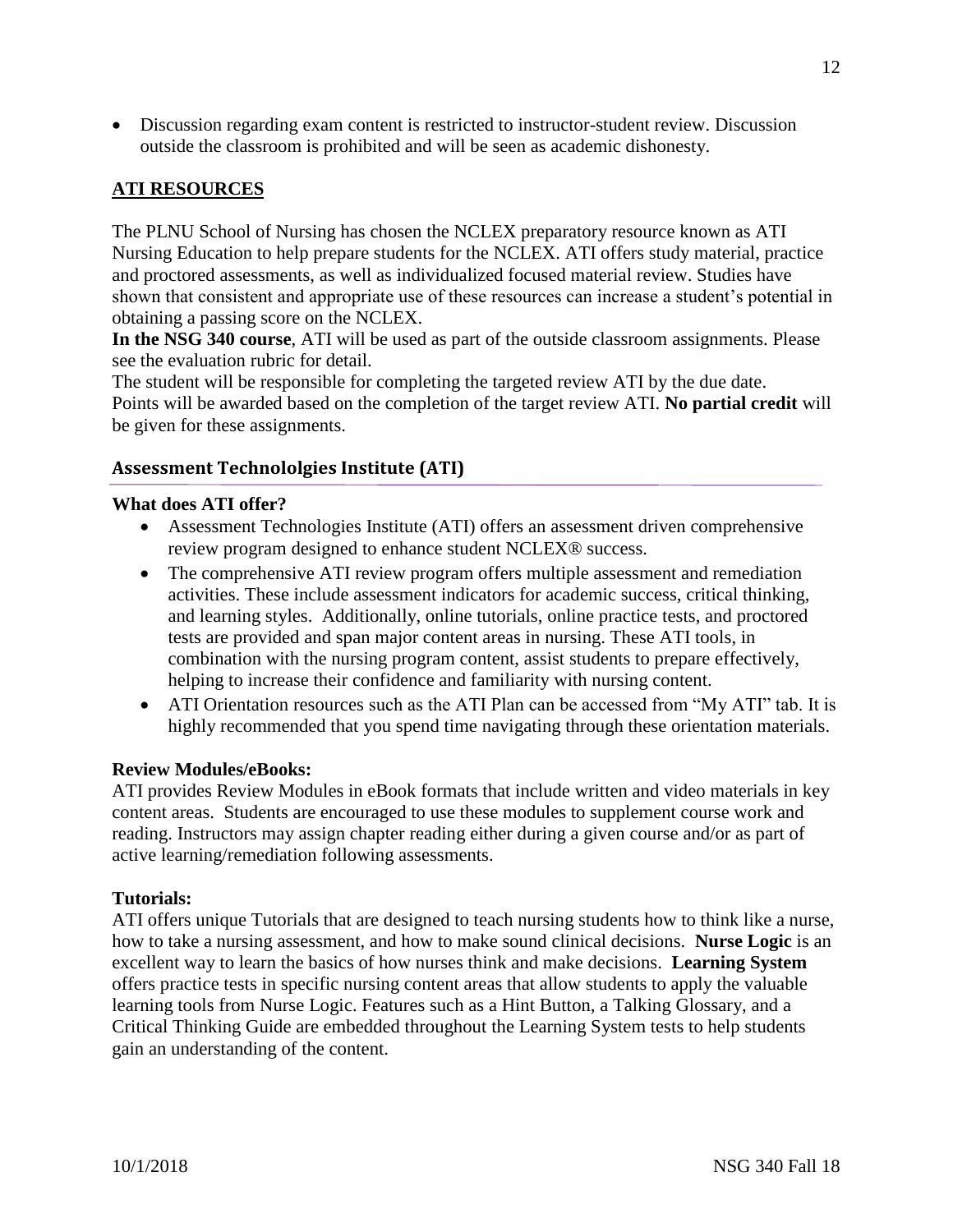### **Assessments:**

There are practice assessments available for students as well as standardized proctored assessments that may be scheduled during courses. These assessments will help the student to identify what they know as well as areas requiring remediation called Topics to Review.

### **Focused Reviews/Active Learning/Remediation:**

Active Learning/Remediation is a process of reviewing content in an area that was not learned or not fully understood (as determined on an ATI assessment). Remediation tools are intended to help the student review important information to be successful in courses and on the NCLEX®. The student's individual assessment report will contain a listing of the Topics to Review. It's highly recommended to remediate using the Focused Review after completion of any practice/proctored tests, which contains links to ATI eBooks, media clips, and active learning templates.

The instructor has online access to detailed information about the timing and duration of time spent in assessments, focused reviews, and tutorials by each student. Students can provide documentation that required ATI work was completed using the "My Transcript" feature under "My Results" of the ATI Student Home Page or by submitting written Remediation Templates as required.

# **Content Mastery Series | Grading Rubric (Using a combination of the CMS practice and proctored assessments to achieve 10% of the course grade)**

| <b>Practice Assessment</b><br>4 %    |                                      |  |
|--------------------------------------|--------------------------------------|--|
|                                      |                                      |  |
| <b>Remediation:</b>                  | <b>Remediation:</b>                  |  |
| • For each topic missed, complete a  | • For each topic missed, complete a  |  |
| handwritten active learning template | handwritten active learning template |  |

| <b>Standardized Proctored Assessment</b> |                  |                 |                       |
|------------------------------------------|------------------|-----------------|-----------------------|
| <b>Level 3 = 4 %</b>                     | Level $2 = 3 \%$ | Level $1 = 1\%$ | Below Level $1 = 0$ % |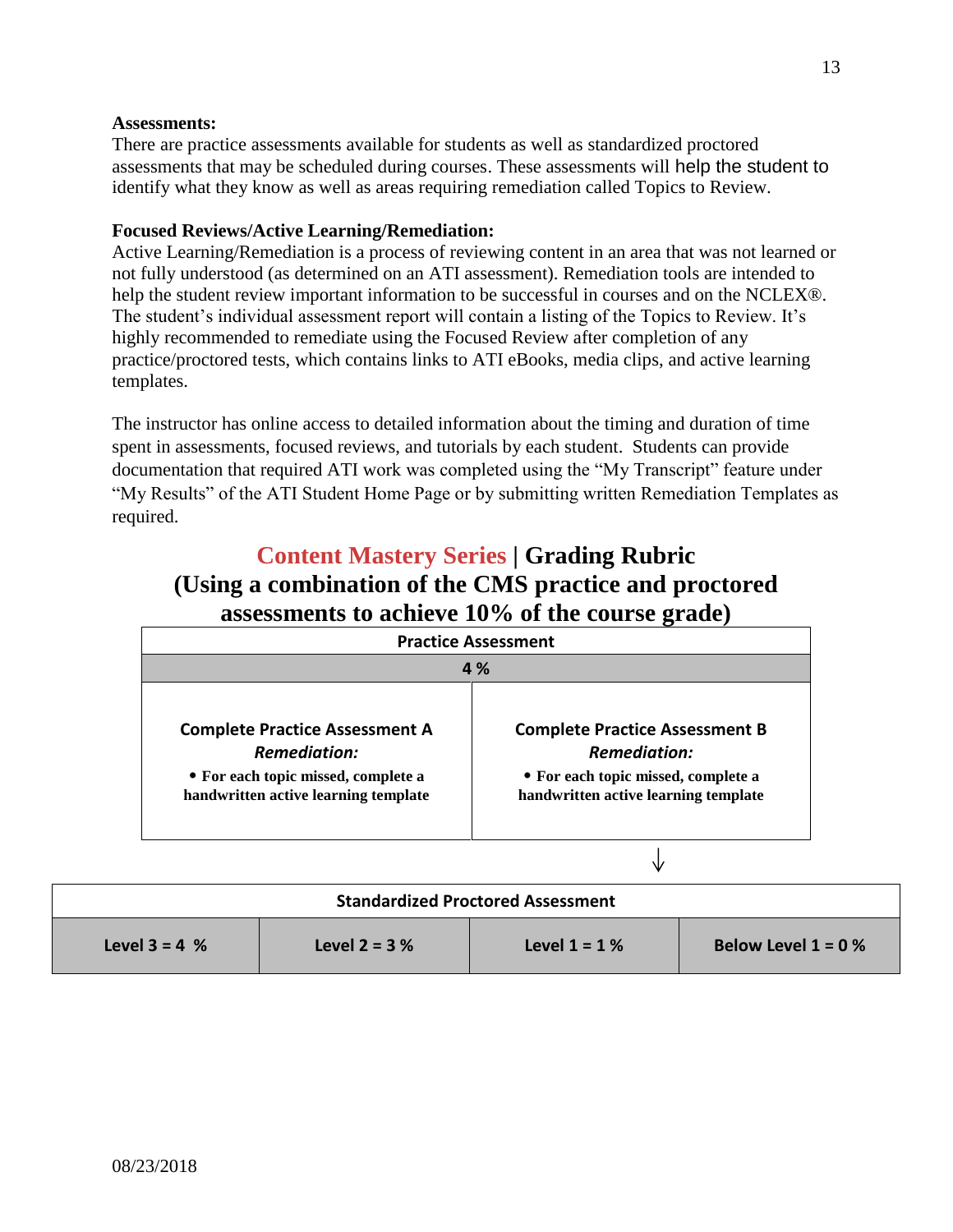| Remediation = $2$ %:<br>• For each topic missed,<br>complete a handwritten<br>active learning template | Remediation = $2$ %:<br>• For each topic missed,<br>complete a handwritten<br>active learning template | Remediation = $2$ %:<br>• For each topic missed,<br>complete a handwritten<br>active learning template | Remediation = $2$ %:<br>• For each topic missed,<br>complete a handwritten active<br>learning template |
|--------------------------------------------------------------------------------------------------------|--------------------------------------------------------------------------------------------------------|--------------------------------------------------------------------------------------------------------|--------------------------------------------------------------------------------------------------------|
| 10/10%                                                                                                 | 9/10%                                                                                                  | 8/10%                                                                                                  | 7.5/10%                                                                                                |
| <b>Proctored Assessment Retake*</b>                                                                    |                                                                                                        |                                                                                                        |                                                                                                        |
| <b>No Retake Required</b>                                                                              | <b>No Retake Required</b>                                                                              | Retake<br>Recommended                                                                                  | Retake<br>Recommended                                                                                  |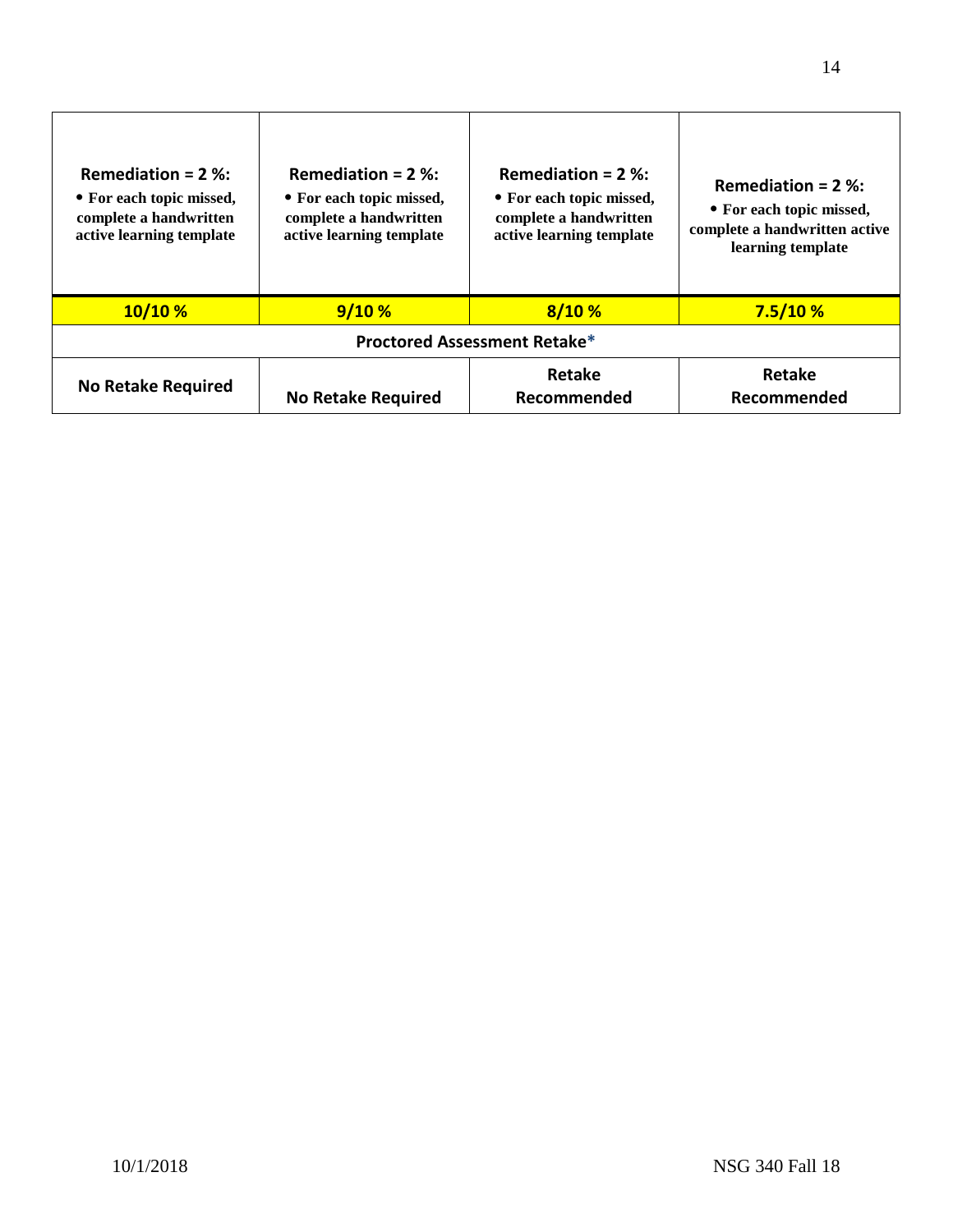

# **Student Acknowledgement**

# Initial all and sign below:

- I have received a copy of and have read and understand the SON ATI Assessment and Review Policy
- I understand that it is my responsibility to utilize all of the books, tutorials and online resources available from ATI, as designated by the SON.

\_\_\_\_\_\_\_\_\_\_\_\_\_\_\_\_\_\_\_\_\_\_\_\_\_\_\_\_\_\_\_\_\_\_\_ \_\_\_\_\_\_\_\_\_\_\_\_\_\_\_\_\_\_\_\_\_\_\_

\_\_\_\_\_\_\_\_\_\_\_\_\_\_\_\_\_\_\_\_\_\_\_\_\_\_\_\_\_\_\_\_\_\_\_\_\_\_\_\_\_\_\_\_\_\_\_\_\_\_\_\_\_\_\_\_\_\_\_\_\_\_\_\_

Student printed name Date

Student signature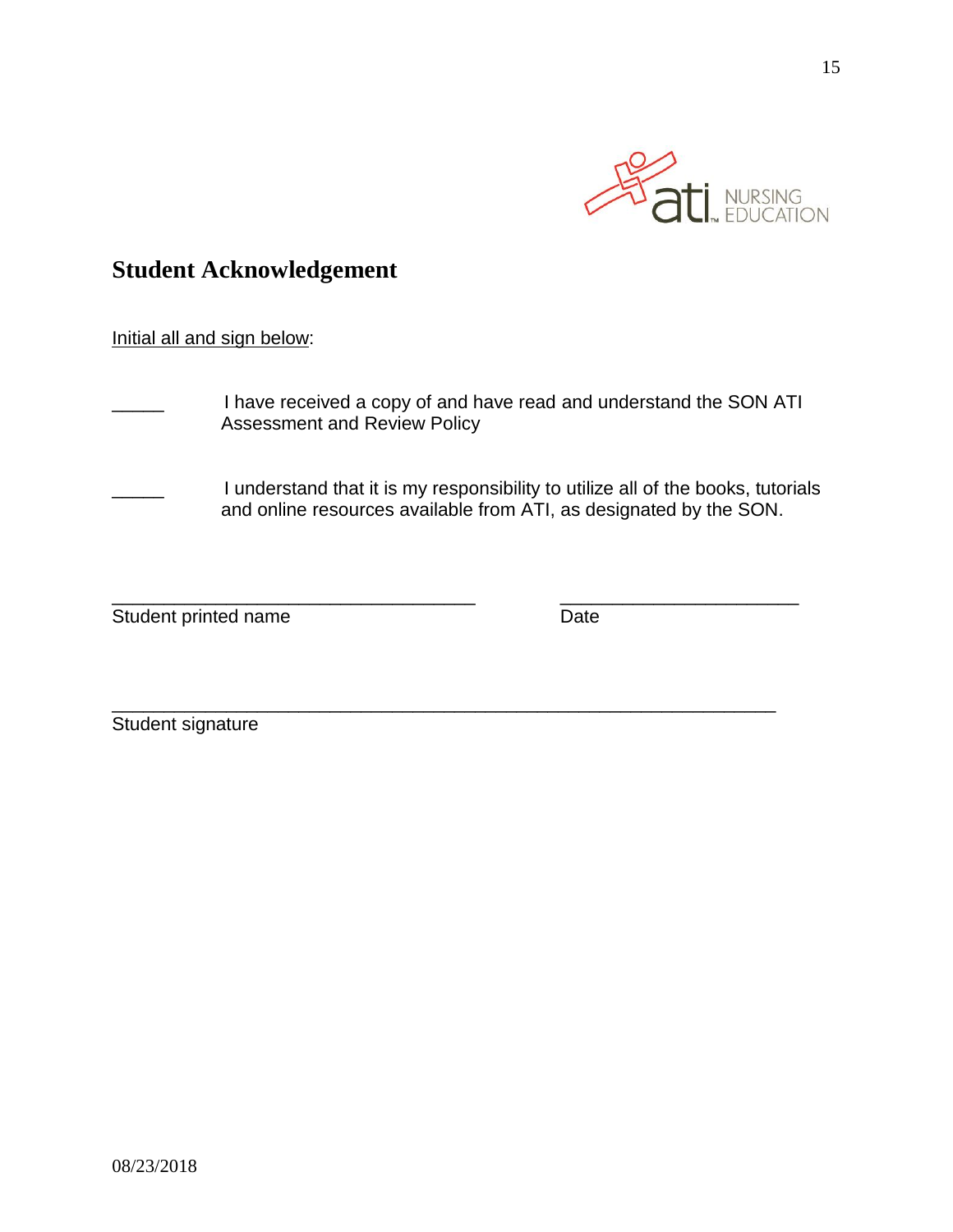# **REQUIRED TEXTS AND RECOMMENDED STUDY RESOURCES**

Allender, Judith Ann., Warner, Kristine D., Rector, Cherie L.Allender, Judith Ann. (8<sup>th</sup> Eds.) (2014). *Community & public health nursing: promoting the public's health.* Philadelphia: Lippincott Williams & Wilkins

ATI RN Adult Medical and Surgical Nursing Review Module Edition 9. (2013)

Urden, L.D., Stacy, K.M., & Lough, M.E. (2014). *Critical Care Nursing: Diagnosis and Management (7th ed)*. Mosby Elsevier: St. Louis. (ISBN 9780323091787).

### **ASSESSMENT OF LEARNING OUTCOMES & STUDENT PORTFOLIO**

The School of Nursing (SON) uses Livetext™ to conduct ongoing program assessment. All required courses in the SON use Livetext™ to assess and grade the Signature Assignment(s). and to conduct clinical evaluation for clinical courses. For this course, *the following documents(s) MUST BE submitted to LIVETEXT™ for assessment and grading:*

Signature Assignment:

- 1. Evidence-based care plan
- 2. Guided Reflective Clinical Journal Assignments (faithfully journals)

Prior to the conclusion of each course, the student is required to update their LIVETEXT Portfolio. The portfolio is a body of work that demonstrates achievement of required program outcomes and supports professional development. For this course, the following document(s) MUST BE attached to the student's Professional Portfolio in the "Body of Work" section in LIVETEXT in order to pass the course.

**Note:** *Simply submitting an assignment into LIVETEXT for assessment/grading is NOT sufficient. The documents listed below must be attached to the LIVETEXT Professional Portfolio in the designated course area in the "Body of Work:* 

- **Signature Assignment:** 1. Evidence-based care plan 2. Guided Reflective Clinical Journal Assignments (faithfully journals)
- **Leadership/Service Requirement** Leadership: Attendance at professional association meetings (e.g. STTI, ACCN, AORN, SDNAHN, etc). This requirement is to be completed per course syllabus (i.e. NSG 250 or 260, 340, 480). \*See the form under the module tab.

The student may also create a separate section either within the "*Body of Work"* or within the general Professional Portfolio to document additional activities that contribute to their professional development (jobs, clubs, awards, volunteer experience, required leadership attendance, etc.). However, these items are not required.

**IMPORTANT:** Failure to update your LIVETEXT Professional Portfolio with the required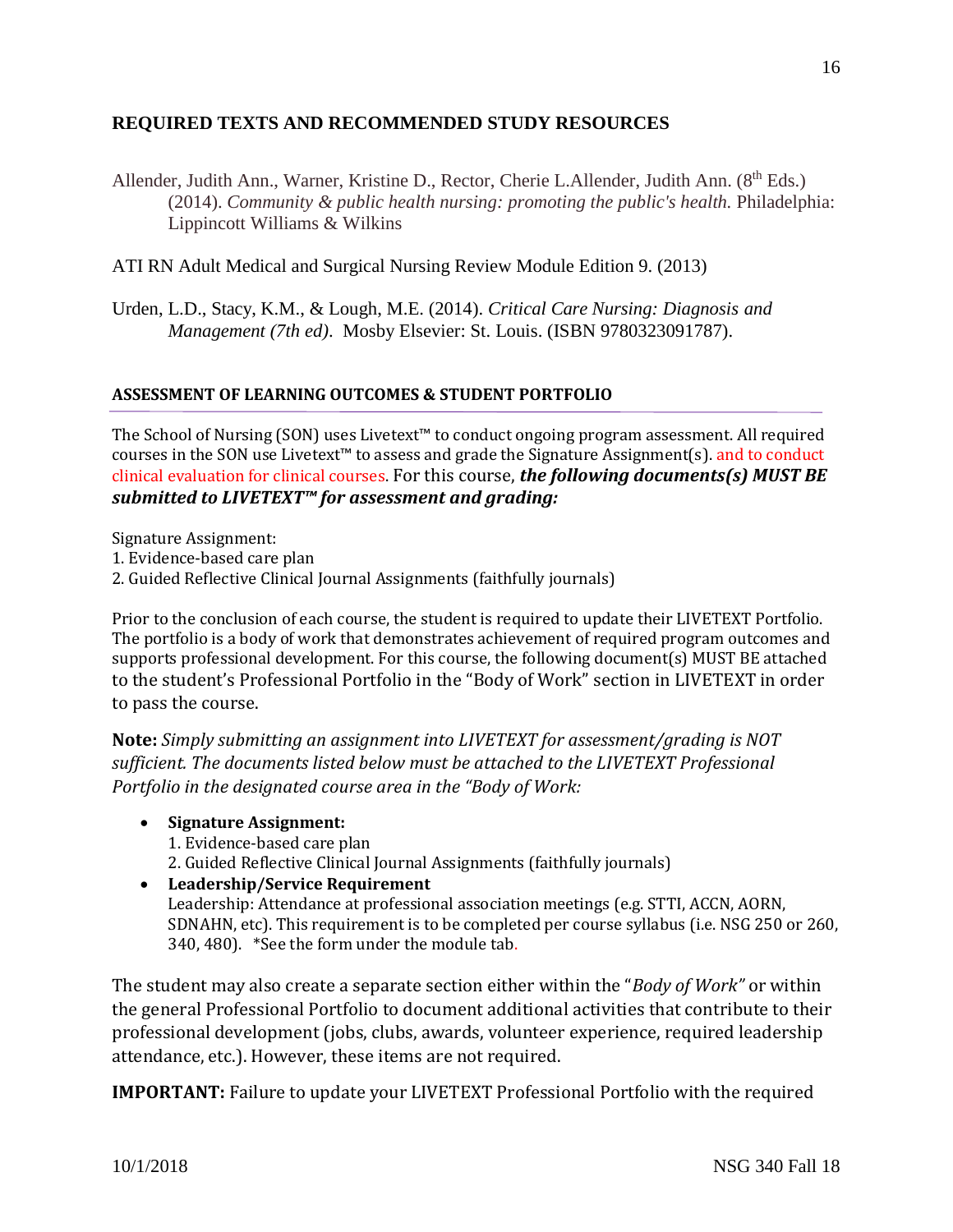signature assignments for the course will result in withholding of the final course grade and will affect progression in the program until the LIVETEXT Professional Portfolio is updated appropriately.

# **Activity 1: Evidence-Based Nursing Care Plan**

DUE: November 16, 2018

**Evaluation:** Total points possible: 80 (see rubric for the details on grading) This learning activity is designed to help students integrate various forms of evidence in developing an evidence-based nursing care plan and discuss the significance of providing EBPbased nursing care.

- 1. Select one patient from the clinical setting and write this scholarly paper by addressing the history of illness, underlying pathophysiology of the disease process, nursing diagnosis, and nursing managements.
- 2. Use various references including textbooks, drug guide book, textbook for laboratory values, etc. The government or professional organizational association official websites can be cited using APA format. Consumer internet websites such as WebMD or Wikipedia cannot be used as citation sources.
- **3.** Develop THREE highest priority NANDA-approved nursing diagnoses (two from physiological assessment and one from psychosocial assessment). Develop nursing interventions based on one Clinical Practice Guidelines (CPGs), or two best current research evidence (less than 5 years old).
- **4.** Attach appendices of diagnostic (and lab) findings table and medications table. The appendices should link to appropriate content in the paper.
- 5. The paper no more than 10 pages, excluding title page, reference pages, and appendix pages.
- 6. The entire paper must meet all criteria of APA  $6<sup>th</sup>$  ed. (refer to grading rubric and criteria).
- **7. Late assignments will follow SON policy-10% points deducted if assignment past due date and time. This includes weekends. For example, if assignment is due at 8:00 am and turned in at 8:01, 10 % will be deducted. If the paper is turned in 24 hours after the due date and time, no credit will be given and the student will not pass the course.**

**Student Learning Outcomes:** Upon completion of the clinical and discussion, the student will be able to:

- 1. Apply EBP knowledge and skills in patient care.
- 2. Develop a patient-specific, evidence-based nursing care plan based on: a) obtain assessment data; b) develop nursing diagnoses with expected outcomes; c) implement nursing interventions; and d) evaluate patient outcomes.
- 3. Demonstrate the critical thinking skills by integrating pathophysiology of disease process of a selected patient case scenario.
- 4. Write a scholarly paper according to APAguidelines.

# **See NSG 341 syllabus for grading rubric of Evidence-based nursing care plan**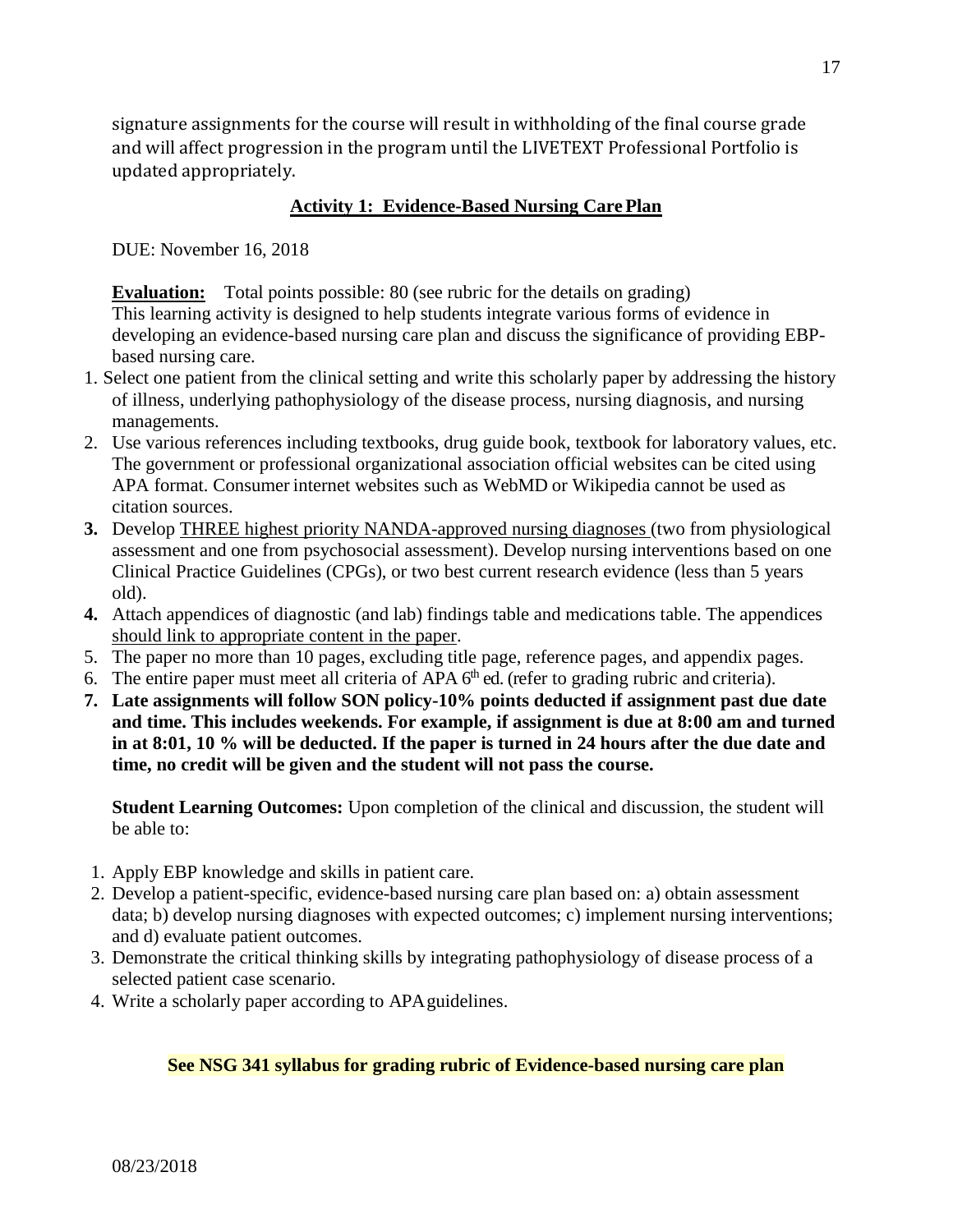# **LEARNING ACTIVITY 2: Journal Club Presentation**

**Due: assigned by clinical professor, presented in post conference**

**See NSG 341 syllabus for grading rubric of Journal Club Presentation**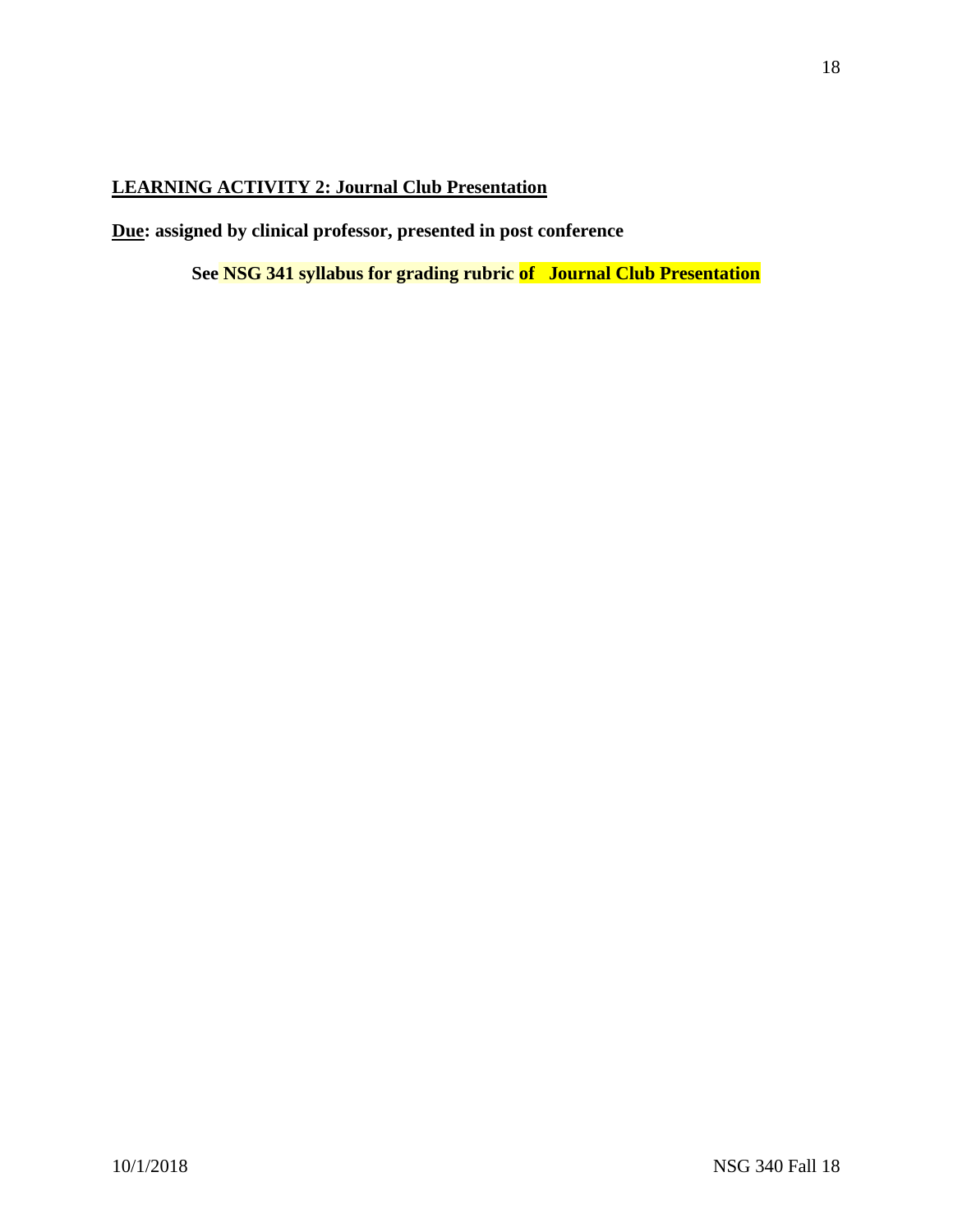# **LEARNING ACTIVITY 3: REFLECTIVE CLINICAL JOURNAL for Junior Level response to Faithfully's**

Evaluation: Satisfactory/Unsatisfactory

- **Student Learning Outcomes:** Upon completion of each reflective journaling, the student will be able to:
- 1. Utilize the self-reflective journaling as a means of enhancing nursing professional values.
- 2. Engage in ongoing self-reflection and professional development as a life-long learner.
- In addition to weekly clinical log/journal, students are required to submit **TWO Guided Reflective Journals** on "**Courage**" and "**Respect/dignity for others**". The students will describe clinical exemplars of the care they provided and how their care was achieved each of the outcomes below. The paper will be written in single-spaced, 1-2 pages in length and uploaded into LiveText.

### **1. Following faithfully: Respect/dignity for others**

Provide an example of interaction with patients/family members with diverse ethnic, cultural, religious, language or age backgrounds. Initiate effective patient-centered, nursing interventions to engage patients/family in active partnership that promotes health, safety and self-care management. The nursing interventions and patient education should also incorporate patient values, preferences and expressed needs. Reflect upon the respect and dignity for others.

### **2. Leading Faithfully: Courage**

Seek out examples of **"courage"** performed by self and/or others. Explore the literature for references that define "courage". Reflect upon your clinical experience that exemplifies courageous behavior.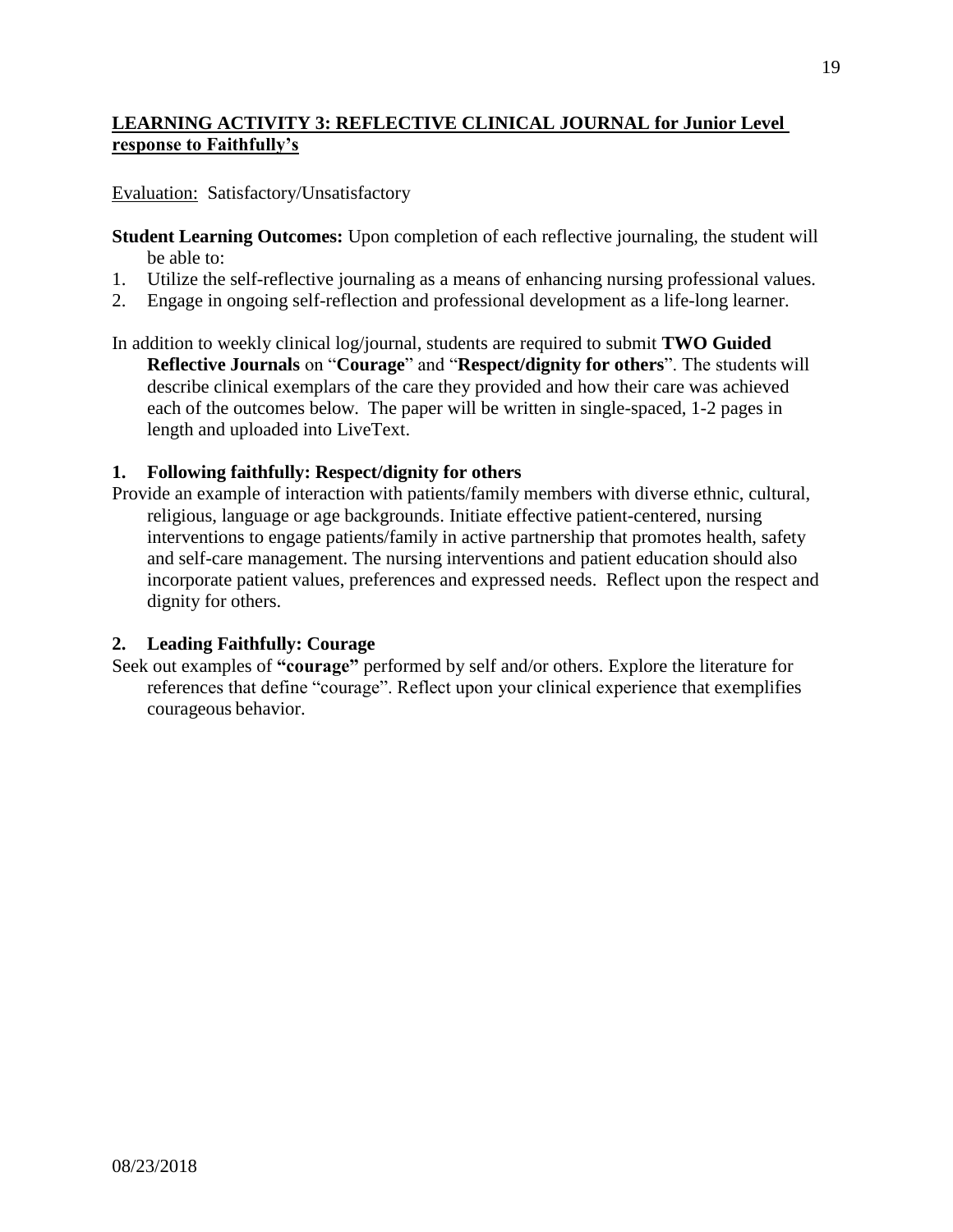# **TOPIC: Week 1-EKG: Thursday**

**Student Learning Outcomes:** Upon completion of this class session and discussion, students will be able to:

1. Interpret normal electrical conduction-NSR.

.

- 2. Explain hemodynamic consequence of cardia arrhythmias (atrial fibrillation, sinus bradycardia, sinus tachycardia, ventricular tachycardia, ventricular fibrillation, premature ventricular contraction).
- 3. Discuss the nursing management of cardiac arrhythmias (atrial fibrillation, sinus bradycardia, sinus tachycardia, ventricular tachycardia, ventricular fibrillation, premature ventricular contraction).
- 4. Incorporate gerontologic considerations for cardiac arrhythmias.

| <b>Reading assignments</b> |                                     |                  |
|----------------------------|-------------------------------------|------------------|
| <b>Sources</b>             | <b>Topics</b>                       | Pages            |
| Urden, Stacy,              | <b>ECG</b>                          | 235-257, 259-264 |
| $&$ Lough                  |                                     |                  |
| $(2014)$ . Ch. 13          |                                     |                  |
|                            |                                     |                  |
| ATI Ch.28                  | EKG and Dysrhythmia monitoring      | 169-174          |
| Canvas                     | <b>PPT</b> slides-Basic ECG Lecture |                  |
|                            |                                     |                  |

# **TOPIC: Week 1: Hemodynamic and Oxygenation Monitoring**

**Student Learning Outcomes:** Upon completion of this class session and discussion for the critically ill patient, students will be able to:

- 1. Evaluate the factors that influence cardiac output, preload, contractility, afterload and oxygenation.
- 2. Explain nursing management to normalize hemodynamic and oxygenation status.
- 3. Discuss the relationship between Hgb, PaO2 and oxygen delivery.
- 4. Assess indicators and nursing management for intra-arterial blood pressure (arterial line), CVP, and PA catheter.
- 5. Discuss patient/family education needs.
- 6. Discuss gerontologic considerations.

| <b>Reading assignments</b> |                                                    |                  |
|----------------------------|----------------------------------------------------|------------------|
| <b>Sources</b>             | <b>Topics</b>                                      | Pages            |
| Urden, Stacy,              | Hemodynamic monitoring                             | 199-201          |
| $\&$                       | Intra-arterial blood pressure monitoring (Arterial | 201-203          |
| Lough(2014).               | line)                                              |                  |
| Ch. 13                     | <b>CVP</b>                                         | 208-212          |
|                            | Cardiac output determinants                        | 178-179, 213-218 |
|                            |                                                    |                  |
| ATI Ch. 27                 | Cardiovascular Diagnostic and Therapeutic          | 161-168          |
|                            | Procedures                                         |                  |
| Urden, Stacy,              | Oxygenation monitoring.                            | 222-229          |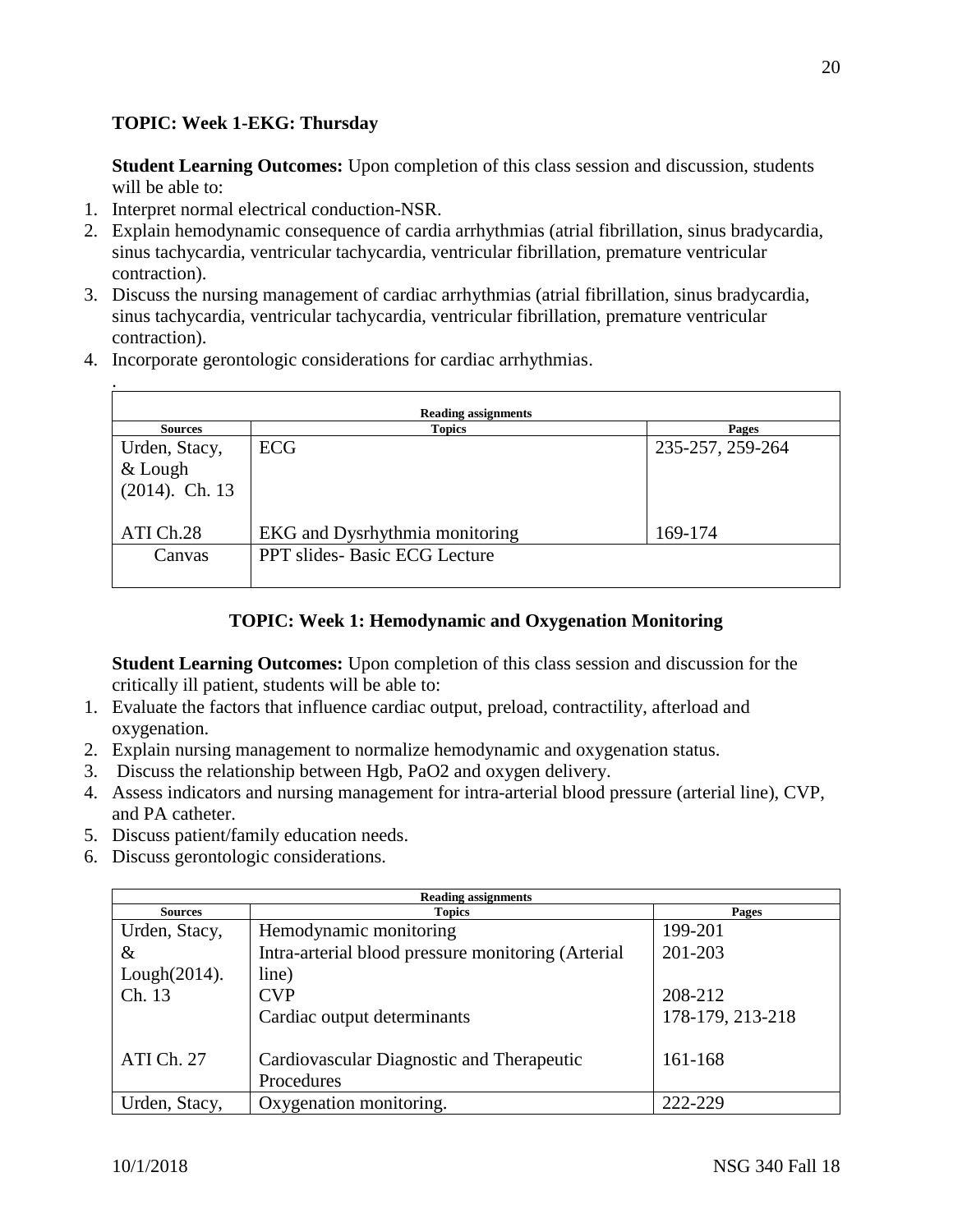| &                |                                           |  |
|------------------|-------------------------------------------|--|
| Lough $(2014)$ . |                                           |  |
| Ch. 13           |                                           |  |
| Canvas           | <b>PPT</b> slides                         |  |
|                  | 1. Hemodynamic and oxygenation monitoring |  |

# **TOPIC: Week 2: Community Health- Caring for Vulnerable Populations** (Prof. Rowe)

**Student Learning Outcomes:** Upon completion of this class session and discussion for the care of patients in a vulnerable population, the students will be able to:

1. Identify groups of populations within San Diego that are vulnerable to poor health and disease.

2. Discuss evidence-based research on treatment for prevention of chronic diseases.

3. Evaluate barriers that patients face when attempting to get basic needs met (food, shelter, employment, family support).

4. Incorporate gerontologic considerations

View the videos before class located in the clinical module section labeled, "Health Promotion Center."

# **TOPIC: Week 2: Management of Pain, Sedation, Agitation, and Delirium**

**Student Learning Outcomes:** Upon completion of this class session and discussion for the critically ill patient, students will be able to:

- 1. Evaluate physiologic consequences of pain.
- 2. Select pain and delirium assessment tools.
- 3. Identify management strategies to address causes of agitation.
- 4. Discuss patient/family education needs.
- 5. Incorporate gerontologic considerations.

| <b>Reading assignments</b> |                                            |           |
|----------------------------|--------------------------------------------|-----------|
| <b>Sources</b>             | <b>Topics</b>                              | Pages     |
| Urden, Stacy,              | Management of pain                         | 119-133   |
| &                          |                                            |           |
| Lough $(2014)$ .           |                                            |           |
| Ch.9                       |                                            |           |
| ATI Ch.8                   | Pain Management                            | $25 - 30$ |
| Urden, Stacy,              | Management of sedation and agitation.      | 137-141   |
| &                          | Management of delirium.                    | 141-144   |
| $Lough(2014)$ .            |                                            |           |
| Ch.9                       |                                            |           |
| Canvas                     | <b>PPT</b> slides                          |           |
|                            | 1. Pain, sedation, agitation, and delirium |           |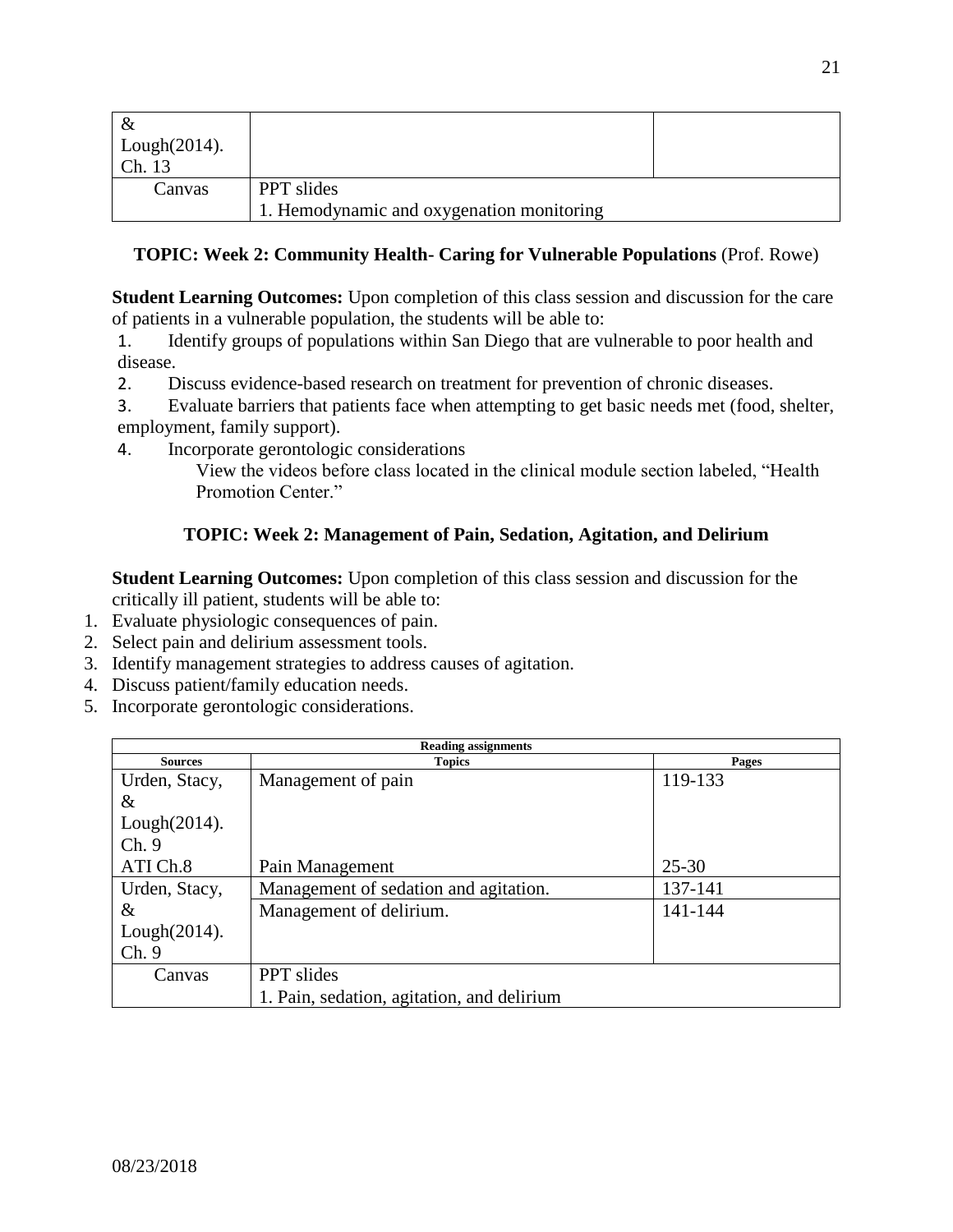# **TOPIC: Week 3: Cardiovascular alterations**

**Student Learning Outcomes:** Upon completion of this class session and discussion for the critically ill patient students will be able to:

- 1. Discuss assessment findings, nursing responsibilities and management of acute coronary syndrome (Acute MI).
- 2. Discuss the indications and nursing management of patient undergoing fibrinolytic therapy, Cardiac catheterization (PCI), coronary artery bypass graft (CABG), and intra-aortic balloon pump (IABP).
- 3. Discuss the patient/family education regarding care for cardiac interventions.
- 4. Discuss gerontologic considerations.

| <b>Reading assignments</b> |                                                   |                  |  |
|----------------------------|---------------------------------------------------|------------------|--|
| <b>Sources</b>             | <b>Topics</b>                                     | Pages            |  |
|                            |                                                   |                  |  |
| Urden, Stacy,              | Acute coronary syndrome                           | 294-306          |  |
| $\&$                       | Cardiac biomarkers                                |                  |  |
| $Lough(2014)$ .            | Cardiac enzymes                                   |                  |  |
| Ch. 15                     |                                                   |                  |  |
| ATI Ch. 27                 | Cardiovascular Diagnostic and Therapeutic         | 161-168          |  |
|                            | Procedures                                        |                  |  |
| ATI Ch. 31                 | Angina and Myocardial Infarction                  | 191-196          |  |
| ATI Ch. 32                 | Heart failure and Pulmonary Edema                 | 197-204          |  |
| Urden, Stacy,              | Fibrinolytic therapy, Cardiac interventions (PCI) | 370-375          |  |
| $\&$                       | CABG and IABP                                     | 382-388, 390-392 |  |
| $Lough(2014)$ .            |                                                   |                  |  |
| Ch. 15                     |                                                   |                  |  |
| ATI Ch. 30                 | <b>Invasive Cardiovascular procedures</b>         | 181-190          |  |
| Canvas                     | <b>PPT</b> slide                                  |                  |  |
|                            | 1. Acute coronary syndrome and managements        |                  |  |

| <b>Wk. 4</b> | Exam $# 1$ ; Lecture after exam |
|--------------|---------------------------------|
|              |                                 |

### **TOPIC: Week 4: Burn and DIC**

# **Student Learning Outcomes:**

- 1. Discuss pathophysiology of burns.
- 2. Discuss the classification of burn injury.
- 3. Discuss nursing management of burns.
- 4. Discuss Patient/family education considerations.
- 5. Discuss gerontologic considerations.

| ۰.<br>×<br>٠<br>۰.<br>× |  |
|-------------------------|--|
|                         |  |

| Urden, Stacy,    | Classifications of burn injuries | 840-853 |
|------------------|----------------------------------|---------|
|                  | Management of burns              |         |
| Lough $(2014)$ . |                                  |         |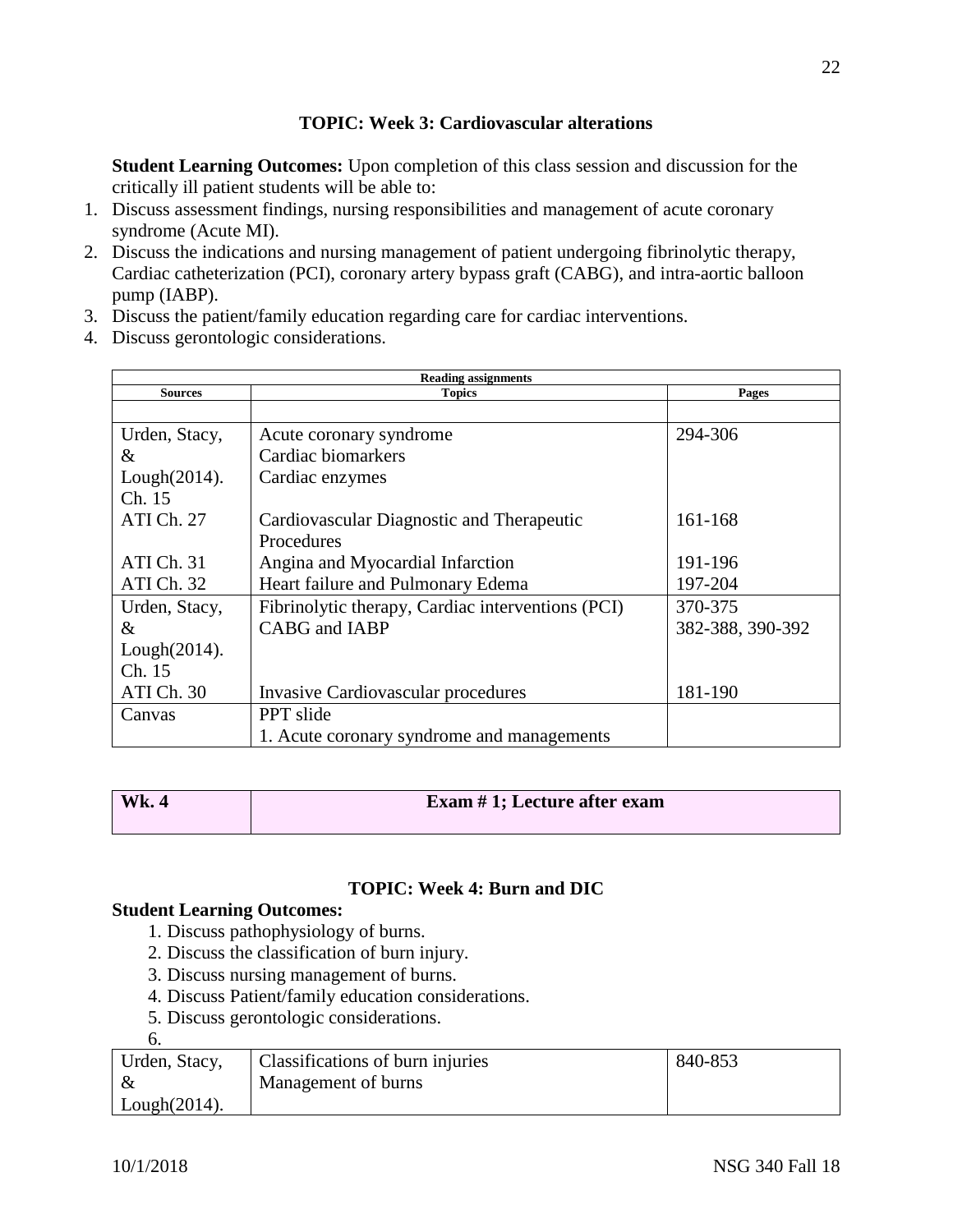| Ch. 35           |                       |         |
|------------------|-----------------------|---------|
| Urden, Stacy,    | DIC                   | 904-909 |
| $\&$             |                       |         |
| Lough $(2014)$ . |                       |         |
| Ch. 37           |                       |         |
| ATI Ch.42        | Coagulation disorders | 259-260 |
| Canvas           | PPT slides            |         |

### **TOPIC: Week 5 and Week 6: Shock Syndrome, Sepsis, Multiple Organ Dysfunction Syndrome (MODS),**

**Student Learning Outcomes**: Upon completion of this class session and discussion for the critically ill patient, students will be able to:

- 1. Discuss pathophysiology of shock states, sepsis, & MODS,
- 2. Interpret assessment findings for shock states, sepsis, & MODS
- 3. Discuss nursing management for shock states, sepsis, & MODS,
- 4. Discuss Patient/family education considerations.
- 5. Discuss gerontologic considerations.

| <b>Reading assignments</b> |                                     |                  |
|----------------------------|-------------------------------------|------------------|
| <b>Sources</b>             | <b>Topics</b>                       | Pages            |
| Urden, Stacy,              | Shock syndrome                      | 801-804          |
| $\&$                       | Sepsis and Septic shock.            | 815-823          |
| Lough $(2014)$ .           | <b>MODS</b>                         | 823-827, 830-833 |
| Ch. 34                     |                                     |                  |
| ATI Ch. 37                 | Hemodynamic Shock                   | 231-237          |
| Canvas                     | <b>PPT</b> slides                   |                  |
|                            | 1. Shock syndrome, Sepsis, and MODS |                  |

# **TOPIC: Week 7: Pulmonary alterations**

**Student Learning Outcomes**: Upon completion of this class session and discussion for the critically ill patient, students will be able to:

- 1. Discuss pathophysiology of ARDS.
- 2. Evaluate assessment findings of ARDS.
- 3. Discuss nursing management of ARDS.
- 4. Discuss nursing management of chest tube management.
- 5. Discuss nursing management of mechanical ventilation.
- 6. Discuss Patient/family education considerations.
- 7. Discuss gerontologic considerations.

| <b>Sources</b>        |                                                   | Pages   |
|-----------------------|---------------------------------------------------|---------|
| ATI Ch.18             | Chest tube insertion and monitoring               | 103-106 |
| ATI Ch.19             | Respiratory management and mechanical ventilation | 107-115 |
| Urden, Stacy,<br>$\&$ | Ventilation and perfusion relationship            | 425-427 |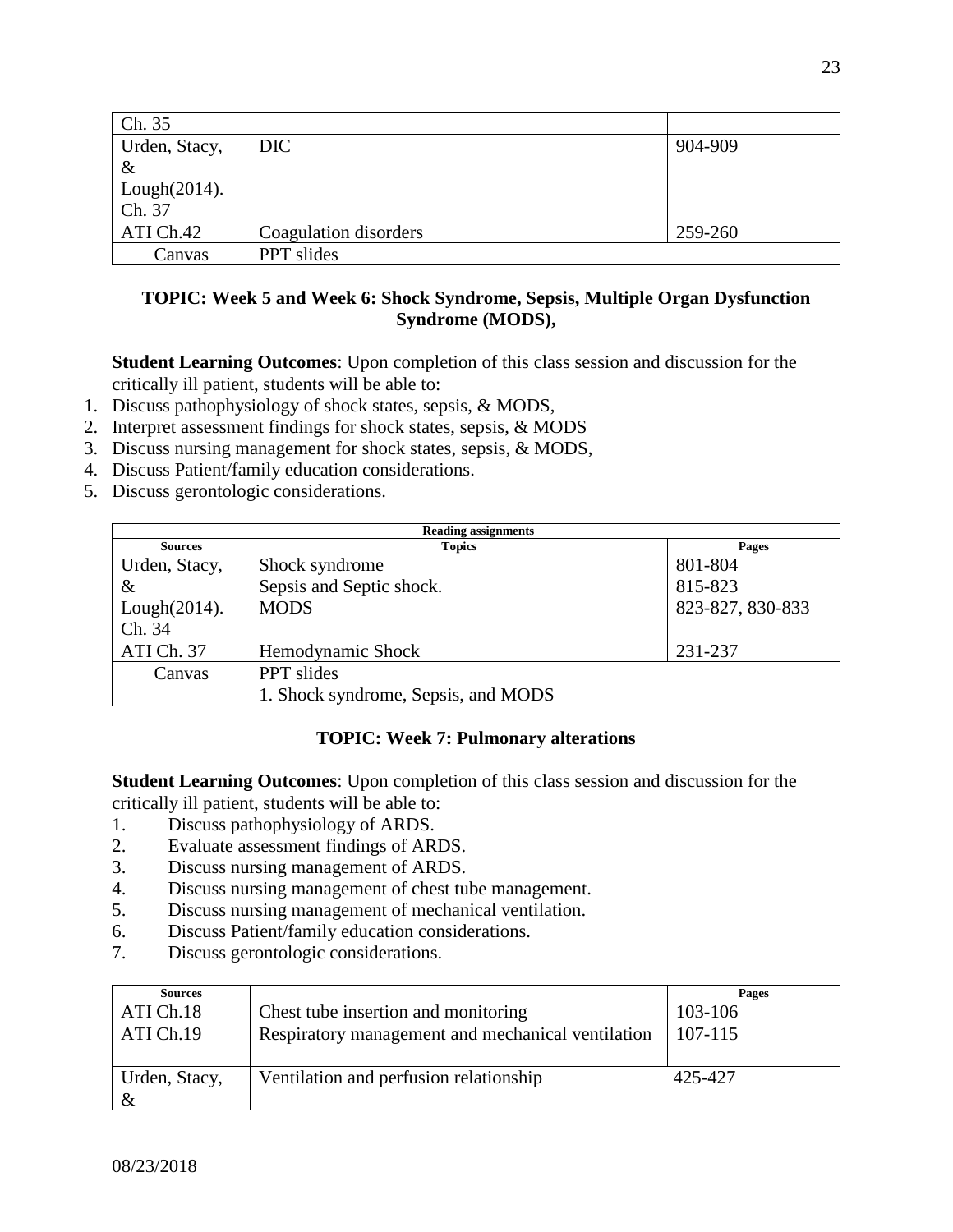| $Lough(2014)$ . |                                             |         |
|-----------------|---------------------------------------------|---------|
| Ch.16           |                                             |         |
| Urden, Stacy,   | Arterial blood gas (ABGs)                   | 445-447 |
| &               |                                             |         |
| $Lough(2014)$ . |                                             |         |
| Ch. 18          |                                             |         |
| Urden, Stacy,   | Acute respiratory distress syndrome (ARDS). | 460-466 |
| &               | Pneumothorax and chest tube drainage system | 478-480 |
| $Lough(2014)$ . |                                             |         |
| Ch. 19          |                                             |         |
| ATI Ch.26       | Respiratory failure                         | 153-158 |
| Urden, Stacy,   | Ventilator-induced lung injury              | 499-502 |
| $\&$            |                                             |         |
| $Lough(2014)$ . |                                             |         |
| Ch. 20          |                                             |         |
| Canvas          | <b>PPT</b> slides                           |         |
|                 | 1. ARDS, pneumothorax and managements       |         |

| <b>Wk. 8</b> | <b>Fall Break NO CLASS</b>        |
|--------------|-----------------------------------|
| Wk. 9        | <b>Exam 2; Lecture after exam</b> |

### **TOPIC: Week 10 and Week 11: Neurologic alterations**

**Student Learning Outcomes:** Upon completion of this class session and discussion for the critically ill patient, students will be able to:

- 1. Discuss the physiologic changes affecting increased intracranial pressure.
- 2. Discuss pathophysiology of increased intracranial pressure.
- 3. Discuss assessment findings of increased intracranial pressure.
- 4. Differentiate nursing management of increased intracranial pressure.
- 5. Discuss Patient/family education considerations.
- 6. Discuss gerontologic considerations.

| <b>Reading assignments</b> |                                           |         |
|----------------------------|-------------------------------------------|---------|
| <b>Sources</b>             | <b>Topics</b>                             | Pages   |
| Urden, Stacy,              | Intracranial hypertension (Increased ICP) | 597-604 |
| $\&$                       |                                           |         |
| $Lough(2014)$ .            |                                           |         |
| Ch. 23                     |                                           |         |
| ATI Ch.14                  | Head injury                               | 75-80   |
| Canvas                     | <b>PPT</b> slides                         |         |
|                            | 1. Neuro alterations and managements      |         |
|                            |                                           |         |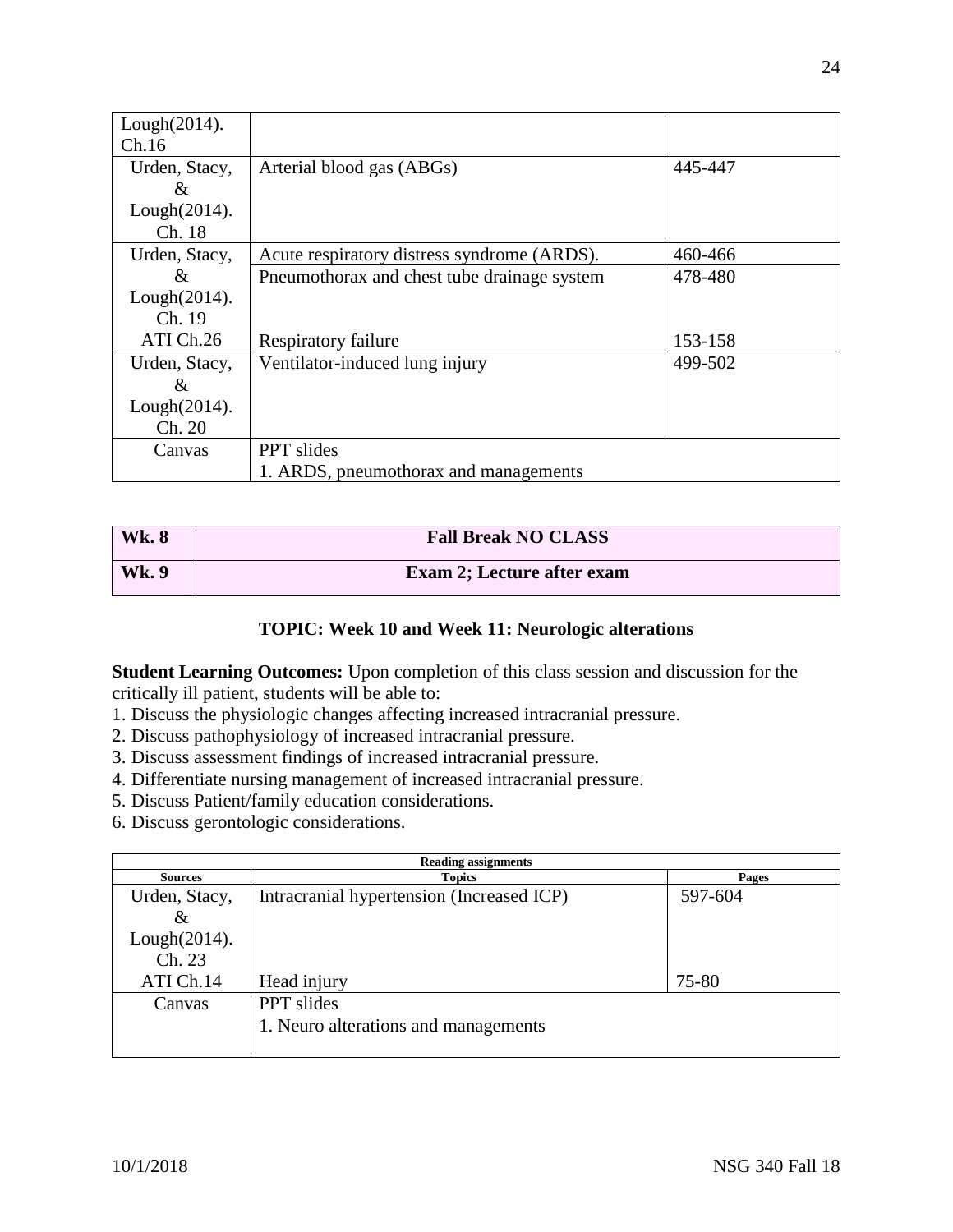# **TOPIC: Week 12: GI alterations**

**Student Learning Outcomes:** Upon completion of this class session and discussion, students will be able to:

- 1. Discuss pathophysiology of acute pancreatitis, acute hepatic failure, and esophageal varices
- 2. Discuss nursing management of acute pancreatitis, acute hepatic failure, and esophageal varices
- 3. Discuss management to prevent complications in patients undergoing paracentesis and liver biopsy
- 4. Discuss Patient/family education considerations.
- 5. Discuss gerontologic considerations.

| <b>Reading assignments:</b> |                                               |                  |
|-----------------------------|-----------------------------------------------|------------------|
| <b>Sources</b>              | <b>Topics</b>                                 | Pages            |
| Urden, Stacy,               | Liver biopsy                                  | 679              |
| &                           |                                               |                  |
| $Lough(2014)$ .             |                                               |                  |
| Ch. 28                      |                                               |                  |
| ATI Ch.47                   | Paracentesis                                  | 299              |
| Urden, Stacy,               | Esophageal varices                            | 681-686          |
| &                           | Acute pancreatitis                            | 686-692          |
| $Lough(2014)$ .             | Acute liver failure                           | 692-694          |
| Ch. 29                      |                                               |                  |
| ATI Ch.48, 55               | Esophageal disorders, Hepatitis and cirrhosis | 307-314, 353-360 |
| Canvas                      | <b>PPT</b> slides                             |                  |
|                             | 1. GI Alterations and managements             |                  |

| <b>Wk. 13</b> | <b>Thanksgiving Break</b> |
|---------------|---------------------------|
|               |                           |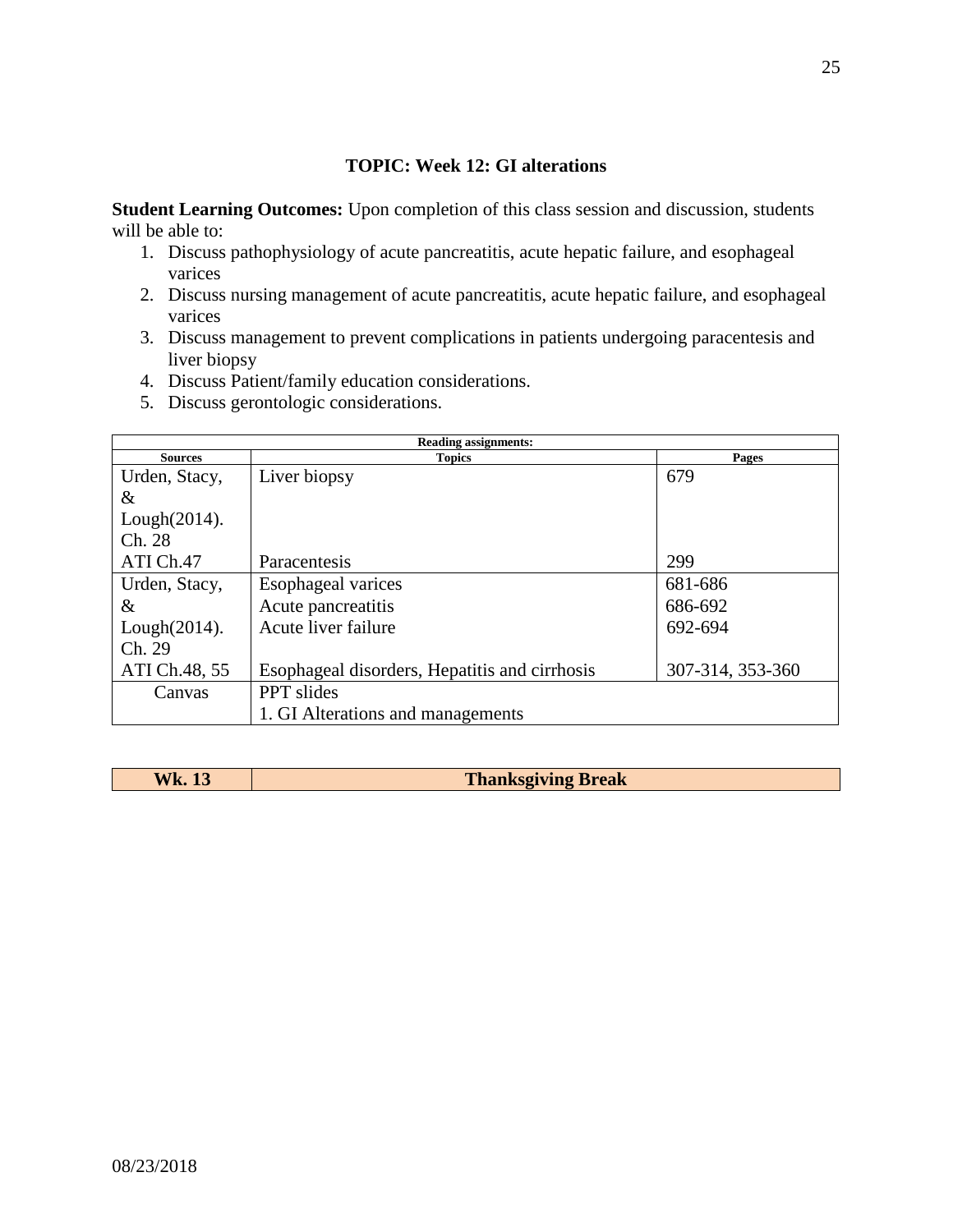# **TOPIC: Week 14: Renal and Endocrine Alterations**

**Student Learning Outcomes:** Upon completion of this class session and discussion, students will be able to:

- 1. Discuss pathophysiology of chronic renal failure.
- 2. Discuss nursing management chronic renal failure.
- 3. Discuss pathophysiology of DKA, HHS.
- 4. Discuss nursing management of DKA, HHS.
- 5. Discuss patient/family education considerations.
- 6. Discuss gerontologic considerations.

| <b>Reading assignments</b> |                                               |         |
|----------------------------|-----------------------------------------------|---------|
| <b>Sources</b>             | <b>Topics</b>                                 | Pages   |
| Urden, Stacy, &            | Acute Kidney Injury (AKI),                    | 631-636 |
| Lough $(2014)$ .           | Diabetes Ketoacidosis (DKA) and Hyperglycemic | 735-747 |
| Ch. 26                     | Hyperosmolar state (HHS)                      |         |
| ATI Ch. 59                 | <b>Chronic Kidney Disease</b>                 | 381-383 |
| ATI Ch. 82-83              | DM management and complications               | 527-540 |
| Canvas                     | PPT slides                                    |         |
|                            | 1. Renal Alterations and managements          |         |
|                            | 2. Endocrine alterations and management       |         |

| <b>Wk.</b> 14 | ATI Proctored exam – bring your computer with you to class |
|---------------|------------------------------------------------------------|
|               |                                                            |

| <b>Wk 15</b> | <b>Final Exam</b>           |
|--------------|-----------------------------|
|              | December $10^{th}$ @ $1030$ |